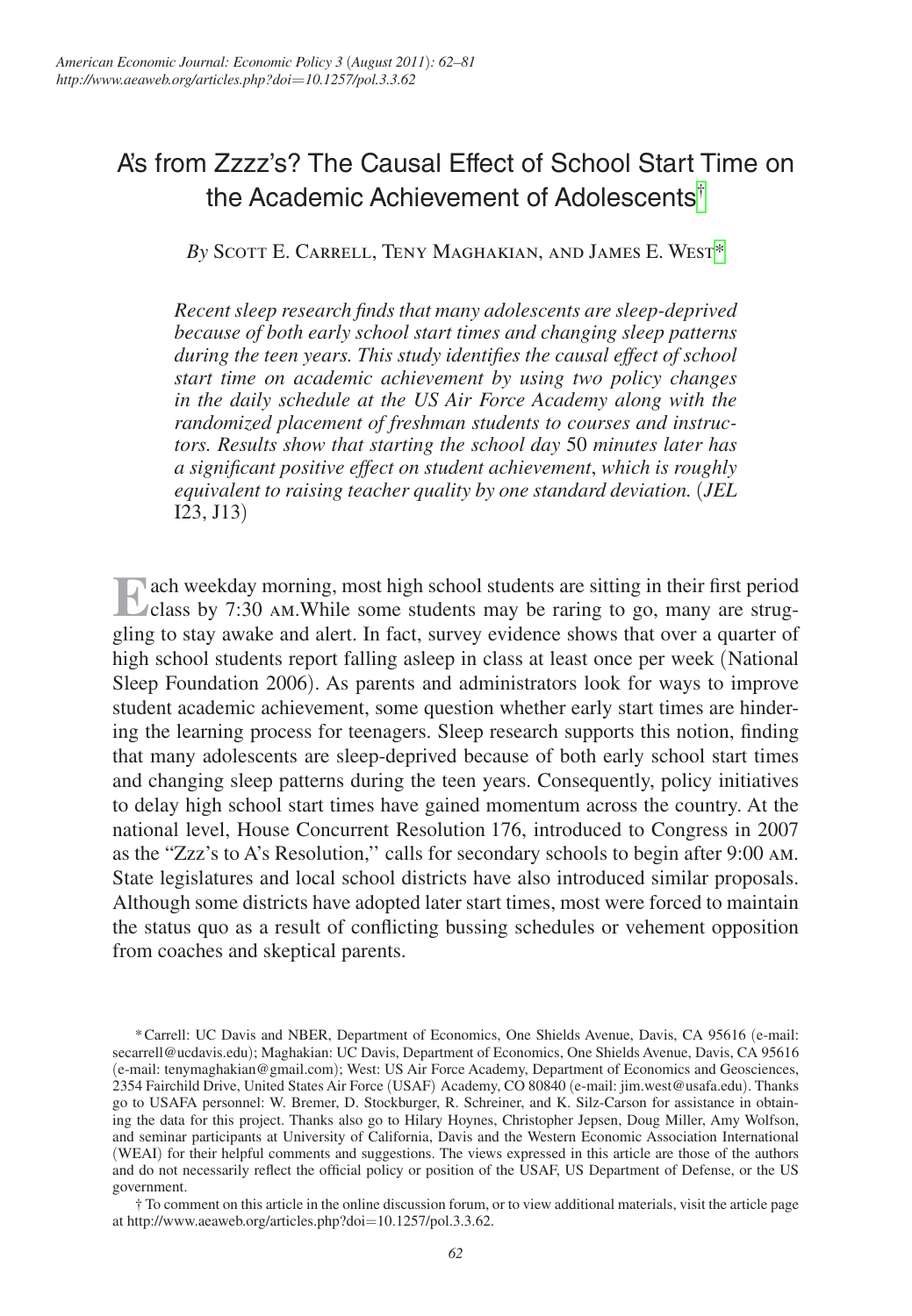One of the primary arguments against changing school start times is a lack of causal evidence on how start time affects student achievement, as most existing studies are correlational in nature. For instance, research has shown that early start times in high school lead to sleep deprivation among students (Amy R. Wolfson and Mary A. Carskadon 2003; Martha Hansen et al. 2005; Donn Dexter et al. 2003). Additionally, the number of hours of sleep is positively correlated with measures of academic achievement (Wolfson and Carskadon 1998; James F. Pagel, Natalie Forister, and Carol Kwiatkowki 2007; Howard Taras and William Potts-Datema 2005; Katia Fredriksen et al. 2004; Giuseppe Curcio, Michele Ferrara, and Luigi De Gennaro 2006; Arne Eliasson et al. 2002). However, in these studies, grades are not a consistent measure of student academic achievement due to heterogeneity of assignments and exams, as well as the subjectivity of assigning grades to assessments across instructors. Additionally, existing studies have been unable to take into account confounding factors, which likely bias the results. For instance, self-selection of coursework, schedules, and instructors, make it difficult to distinguish the effect of school start time from peer and teacher effects.

This paper identifies the causal effect of school start time on the academic achievement of adolescents. To do so, we use data from the United States Air Force Academy (USAFA) to take advantage of the randomized assignment of students to courses and instructors, as well as two policy changes in the school start time over a three-year period. Random assignment, mandatory attendance, along with extensive background data on students, allow us to examine how school start time affects student achievement without worrying about confounding factors or selfselection issues that bias existing estimates. USAFA's grading structure for core courses allows for a consistent measure of student achievement; faculty members teaching the same course in each semester use an identical syllabus, give the same exams during a common testing period, and assign course grades jointly with other instructors, allowing for standardized grades within a course-semester.

Despite our use of university-level data, we believe our findings are applicable to the high school student population more generally because we consider only freshmen students in their first semester at USAFA. Like high school seniors, first semester college freshman are still adolescents and have the same biological sleep patterns and preferences as those in their earlier teens. However, we recognize that USAFA students are not the average teen; they were high-achievers in high school and chose to attend a military service academy. Although we do not know for certain if school start times affect high-achievers or military-types differently than teenagers in the general population, we have no reason to believe that the students in our sample would be *more* adversely affected by early start times. Because the students in our study self-selected into a regimented lifestyle, if anything, we believe our estimates may be a lower-bound of the effect for the *average* adolescent.

Our results show that starting the school day later in the morning has a significant positive effect on student academic achievement. We find that when a student is randomly assigned to a first period course starting prior to 8 am, they perform significantly worse in all their courses taken on that day compared to students who are not assigned to a first period course. Importantly, we find that this negative effect diminishes the later the school day begins. We verify that the negative start time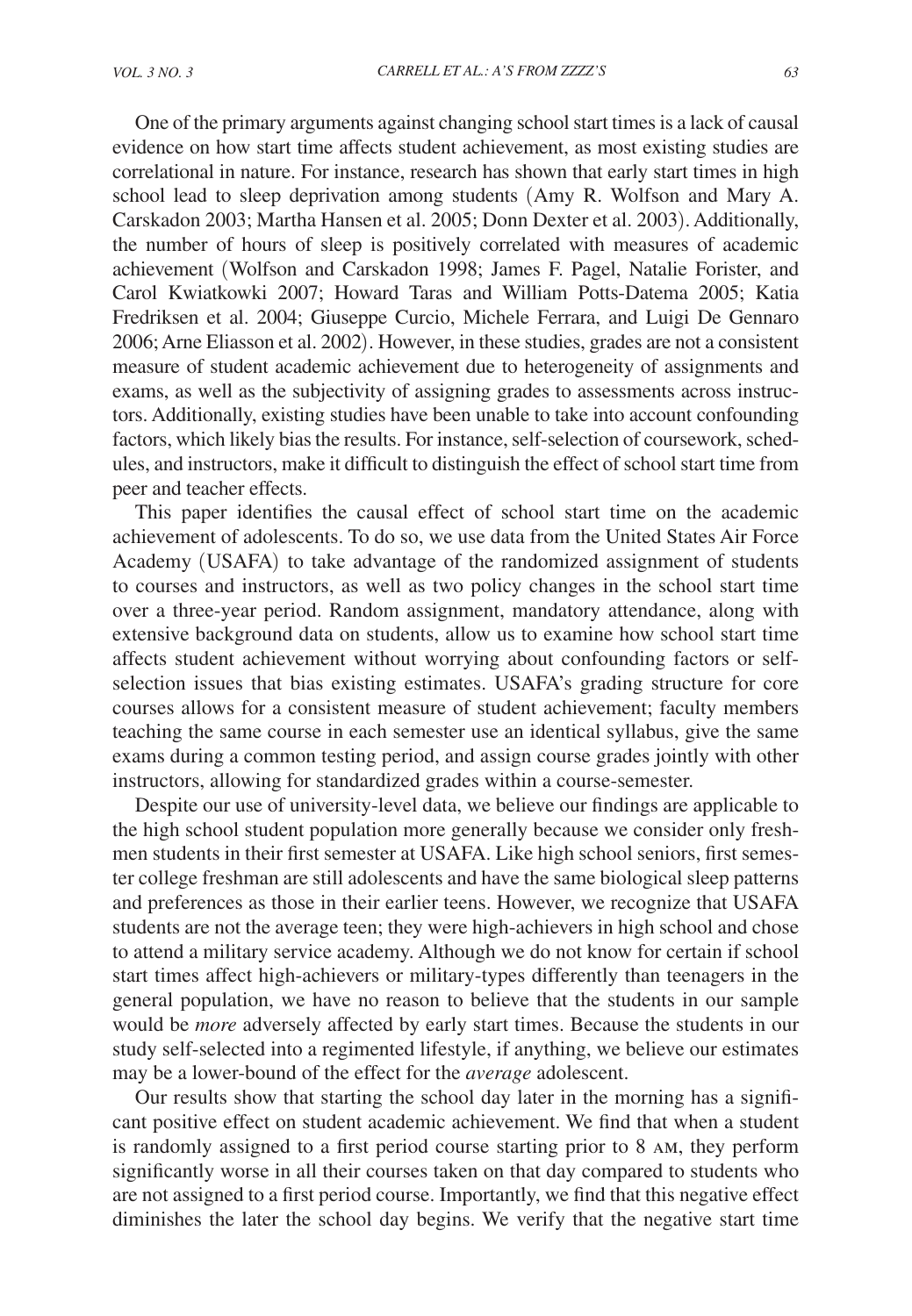<span id="page-2-0"></span>effect is not solely driven by worse performance in the first period class. Hence, our results show that student achievement suffers from earlier start times in not only courses taken during the early morning hours, but also throughout the entire day.

With schools aiming to improve student achievement while simultaneously facing large budget cuts, determining the impact of school start time has important implications for education policy. Our findings suggest that pushing back the time at which the school day starts would likely result in significant achievement gains for adolescents.

#### **I. Background**

Although school start time has not been widely studied in the economics literature, the subject of adolescent sleep behavior and its effect on academic performance has been explored extensively in the medical, education, psychology, and child development literatures. These studies focus on understanding how adolescent sleep preferences shift as a result of changing biological rhythms, how sleep deprivation from early start times affects the learning process, and how later school start times affect sleep patterns.

## A. *The Circadian Rhythm*

To fully understand how school start time can influence academic achievement, it is important to first have a basic understanding of the biology of sleep and wakefulness. The biological rhythm that governs our sleep-wake cycles is called the circadian rhythm, a hard-wired "clock" in the brain that controls the production of the sleep-inducing hormone melatonin. During adolescence, there are major changes in one's circadian rhythm. More adult-like patterns of REM sleep develop, there are increases in daytime sleepiness, and there is a shift in the circadian pattern toward a more owl-like tendency for later bed and wake-up times (Daniel P. Cardinali 2008; Stephanie J. Crowley, Christine Acebo, and Carskadon 2007; Carskadon, Cecilia Vieira, and Acebo 1993; Wolfson and Carskadon 1998). The adolescent body does not begin producing melatonin until around 11 pm and continues in peak production until about 7 am, then stops at about 8 am. In contrast, adult melatonin levels peak at 4 am. Therefore, waking up a teenager at 7 am is equivalent to waking up an adult at 4 am.

School schedules affect adolescent sleep patterns by imposing earlier rise times that are asynchronous with the circadian rhythm. That is, adolescents are forced to wake up and be alert and focused at a time at which their body wants to be asleep. Although adolescents know they have to wake up early, they are unable to adjust their bedtime accordingly because they naturally become more alert during the night hours. Physically, they won't become sleepy until melatonin production begins later in the night. Because the circadian system can't adapt easily to advances in the sleep-wake schedule (i.e., it is easier to stay awake when one is tired than it is to go to sleep when one is not tired), students cannot force themselves to fall asleep at a time early enough to get an adequate night's rest. Although there are many factors that contribute to later bedtimes, sleep researchers have found that adolescents stay awake later largely for biological, not social, reasons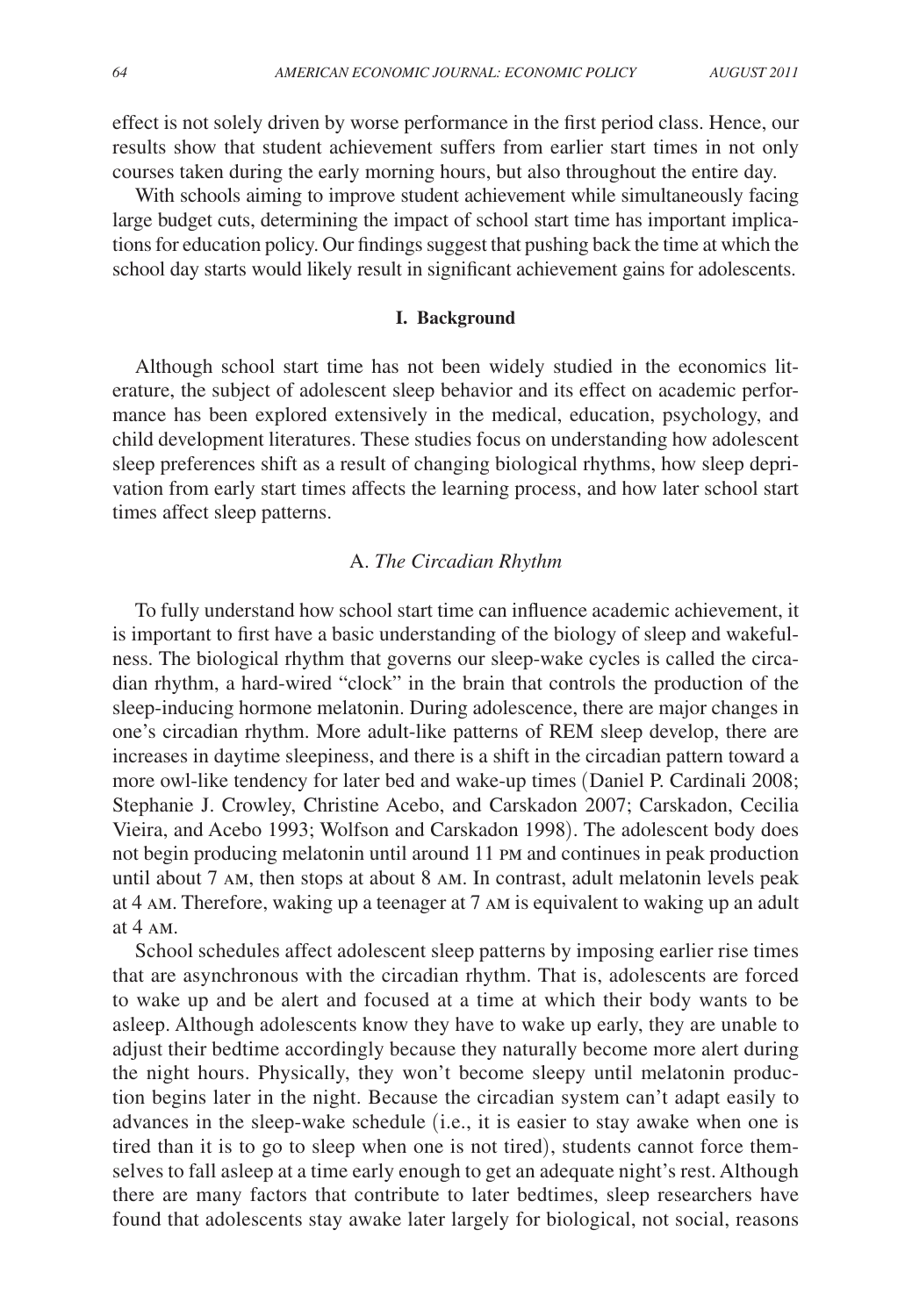<span id="page-3-0"></span>(Crowley, Acebo, and Carskadon 2007; Carskadon, Vieira, and Acebo 1993). The amount of sleep deprivation for teens during the school year is sizable. Compared to the summer months (when adolescents presumably obtain their optimal amount of sleep), Hansen et al. (2005) find that students lose as much as 120 minutes of sleep per school night.

In addition to the amount of sleep students obtain, research indicates academic achievement may also be affected by the asynchrony between the preferred time of day and the time at which courses are taught. That is, the cognitive functioning of adolescents is likely to be at its peak more toward the afternoon than in the morning. Using college-level data from Clemson University, Angela K. Dills and Rey Hernandez-Julian (2008) find that even when controlling for student and course characteristics, students perform better in classes that meet later in the day. David Goldstein et al. (2007) find that scores on intelligence tests are significantly lower during the early morning hours.

## B. *The Link Between Sleep and Academic Achievement*

Recent scientific research has strengthened the notion that sleep may play an important role in learning and memory, with several studies finding an inverse relationship between sleep and academic performance at both the secondary and postsecondary level (Curcio, Ferrara, and Gennaro 2006; Wolfson and Carskadon 1998; Mickey T. Trockel, Michael D. Barnes, and Dennis L. Egget 2000). Correlational studies comparing sleep-wake patterns and academic performance for early versus late starting schools find that students attending later starting schools self-report more hours slept, less daytime fatigue, and less depressive feelings (Wolfson and Carskadon 2003; R. Epstein, N. Chillag, and P. Lavie 1998; Kyla Wahistrom 2002). Interestingly, daytime fatigue and difficulty staying awake in class were not associated with the total hours of sleep, implying that these are consequences of earlier wake times that disrupt natural adolescent circadian rhythms. A recent study at an American high school found that a 30-minute delay in start time led to significant decreases in daytime sleepiness, fatigue, and depressed mood (Judith A. Owens, Katherine Belon, and Patricia Moss 2010). However, there are several acknowledged methodological weaknesses in this literature. Although studies find a correlation between sleep and grades, they cannot establish a causal relationship. Additionally, much of the existing literature relies on surveys and self-reports, which are both retrospective and subjective. Differences in academic achievement measures across studies make cross-study comparisons difficult and many suffer from small sample size.

Only a handful of studies have investigated how the school schedule affects academic achievement, and all of these studies face identification challenges stemming from students' ability to choose their courses and schedule. Minneapolis Public School District was one of the first school districts to change the start times of their high schools. In 1997, start times changed from 7:15 am to 8:40 am. Wahistrom (2002) examines this policy change and finds that the later start time had a positive effect on attendance and an insignificant improvement on grades. However, because of record-keeping issues, subjectivity of grading, and differences in courses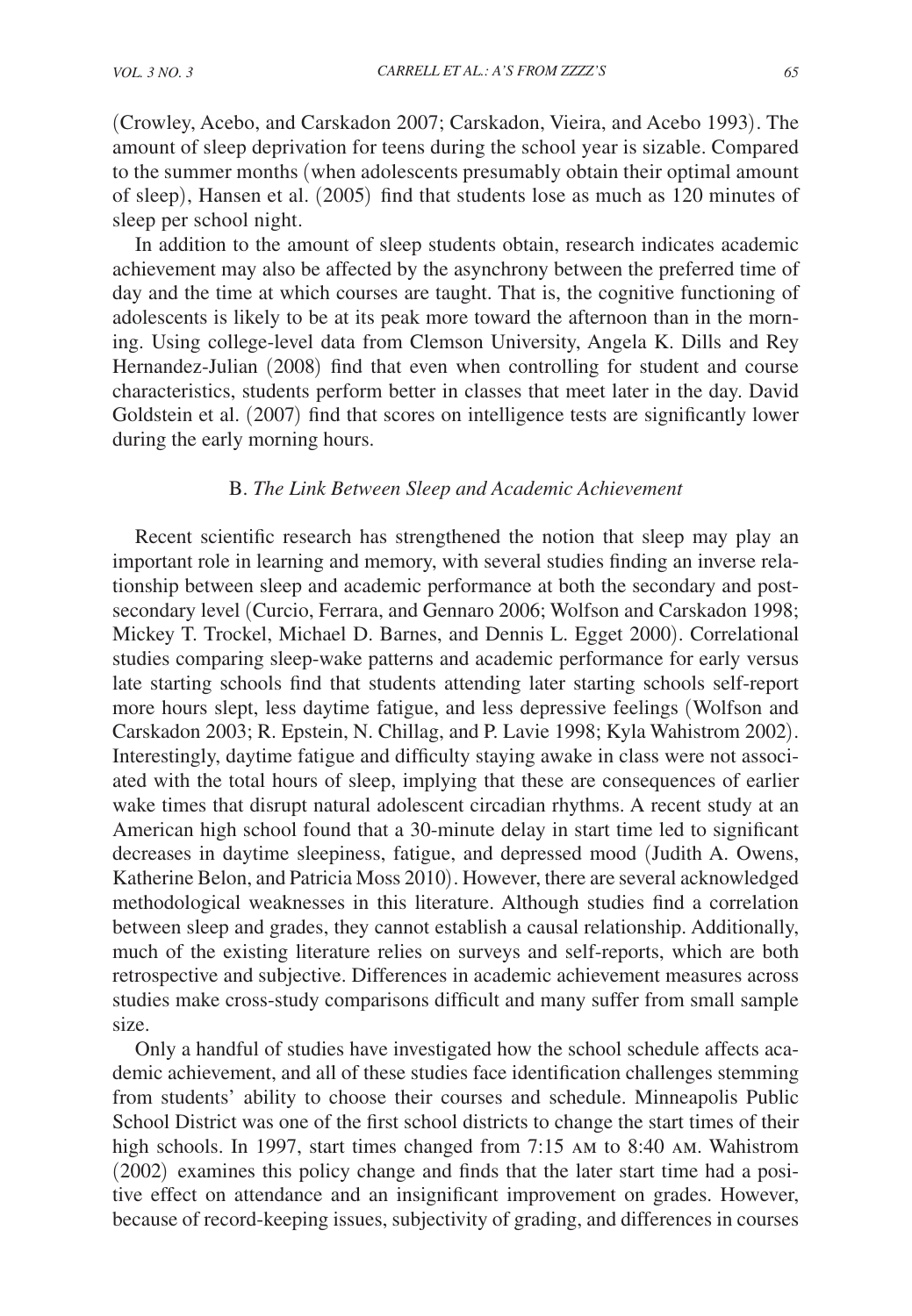<span id="page-4-0"></span>across teachers and schools, Wahistrom (2002) questioned the strength of her own findings. Peter Hinrichs (2011) also studies the effect of start time using data from Minneapolis Public School District. While high schools in Minneapolis moved back their start time, schools in St. Paul (Minneapolis' twin city) did not. He uses ACT test score data on all individuals from public high schools in the Twin Cities metropolitan area who took the ACT between 1993 and 2002 to estimate the effects of school starting times on ACT scores. Hinrichs (2011) broadens his analysis by estimating the effects of start time on achievement using statewide standardized test scores from Kansas and Virginia. His results suggest no effect of school start time on academic achievement.

#### **II. Data**

Data for this study come from the United States Air Force Academy (USAFA). USAFA is a fully-accredited post-secondary institution with annual enrollment of approximately 4,500 students, offering 32 majors within the humanities, social sciences, basic sciences, and engineering. Students are required to graduate within four years and typically serve a minimum five-year commitment as a commissioned officer in the United States Air Force following graduation. Despite its military setting, USAFA is comparable to other selective colleges and universities in the United States. Like other selective post-secondary schools, USAFA faculty hold graduate degrees from high quality programs in their fields. Approximately 40 percent of classroom instructors have terminal degrees, similar to large universities where introductory courses are taught by graduate students. However, class size at USAFA is rarely larger than 25 students, and students are encouraged to interact with faculty members in and outside of the classroom. Therefore, the learning environment at USAFA is similar to that of small liberal arts colleges. Students at USAFA are high achievers, with average math and verbal SAT scores at the 88th and 85th percentiles of the nationwide SAT distribution, respectively. Only 14 percent of applicants were admitted to USAFA in 2007. Students are drawn from each Congressional district in the US by a highly competitive admission process that ensures geographic diversity.

The school day at USAFA is highly structured, which is atypical of most universities, but very similar to a high school setting. There are four 53-minute class periods each morning and three each afternoon. All students are required to attend mandatory breakfast  $25$  minutes before first period.<sup>1</sup> In this study, we exploit five important features of the school day structure at USAFA. First, students in their freshman year at USAFA are required to take a series of core courses in which attendance in their assigned section is mandatory. Second, students are randomly assigned to course sec-tions and cannot choose which periods they take their classes.<sup>[2](#page-4-2)</sup> Third, not every student is assigned to a first period course. Fourth, we exploit the fact that USAFA runs

<span id="page-4-1"></span><sup>&</sup>lt;sup>1</sup>Even students without a first period class must attend the breakfast. However, many students take naps after breakfast if they do not have a first period class.

<span id="page-4-2"></span> $<sup>2</sup>$ The USAFA Registrar employs a stratified random assignment algorithm to place students into sections within</sup> each course and semester. The algorithm first assigns all female students evenly throughout all offered sections, then places male recruited athletes, and then assigns all remaining students. Within each group (female, male athlete, and male non-athlete), assignments are random.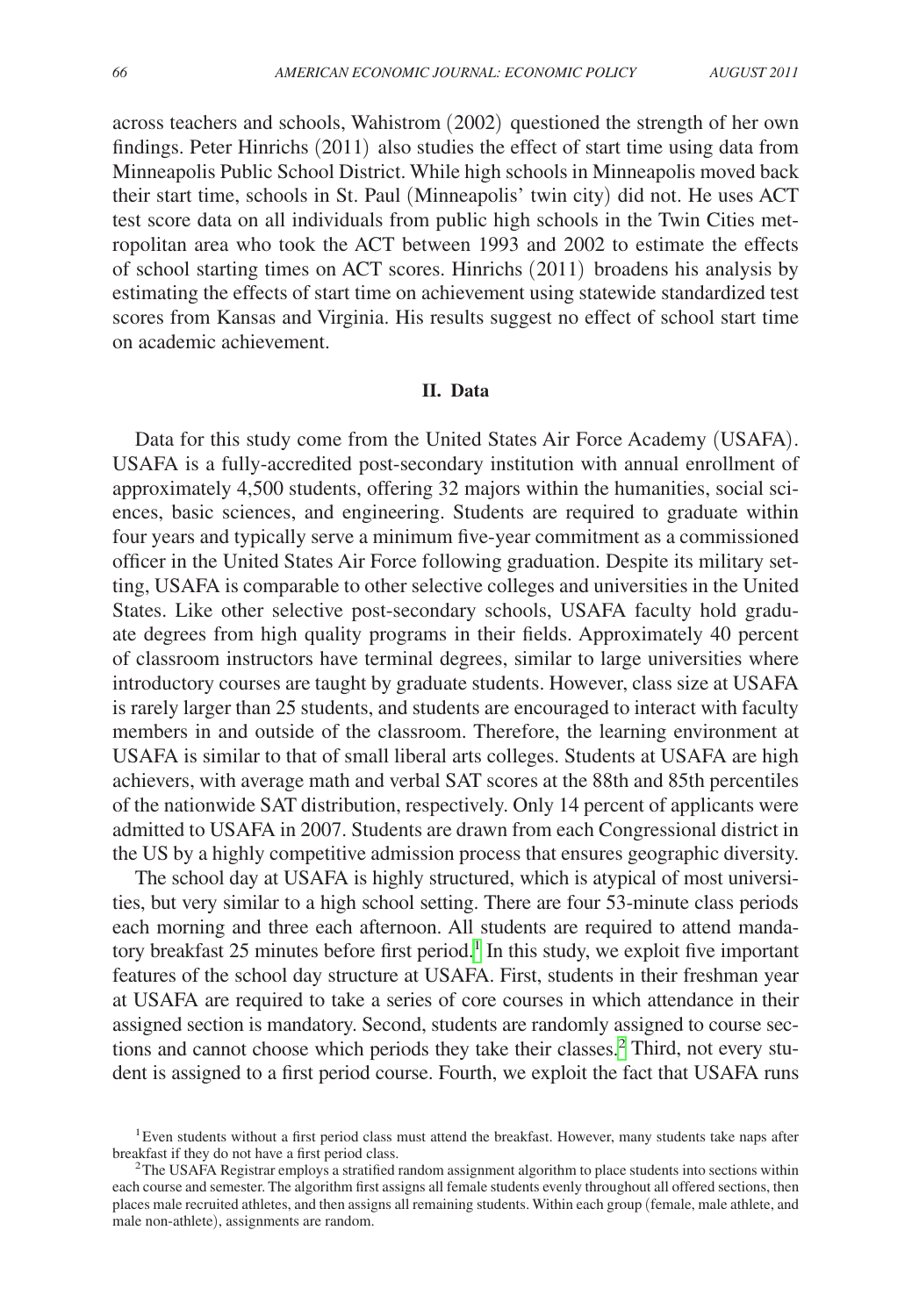| Period         | AY1996-AY2005 | AY2006 | AY2007-AY2009 |
|----------------|---------------|--------|---------------|
|                | 7:30          | 7:00   | 7:50          |
| $\overline{2}$ | 8:30          | 8:05   | 8:50          |
| 3              | 9:30          | 9:10   | 9:50          |
| $\overline{4}$ | 10:30         | 10:15  | 10:50         |
| 5              | 13:00         | 13:00  | 13:30         |
| 6              | 14:00         | 14:05  | 14:30         |
|                | 15:00         | 15:10  | 15:30         |

Table 1—Class Schedule at the US Air Force Academy

on an M/T schedule. On M Days, students have one set of classes and on T Days they have a different set of classes. The M/T schedule runs every other day. Thus, some students may have first period classes on both M and T days, others may only have a first period class on one of the schedule days, and some may not have any first period classes. Finally, we exploit two distinct policy changes in the USAFA class schedule. Prior to academic year 2006–2007 (AY 2006), the academic day started at 7:30 am. In AY 2006 the school day was moved 30 minutes earlier, starting at 7 am. In AY 2007, the start time was moved to 7:50 am. Table 1 shows the academic day schedule across the years of our sample. These unique features of our dataset enable us to cleanly identify the causal average treatment effect of school start time using both withinstudent and across-student/cohort variation. Importantly, we are able to identify both the effect of being assigned to a first period course (e.g., a wake-up effect), but also how this effect changes as the time in which the school day begins.

*The Dataset*.—Our dataset consists of 6,165 first-year students from the entering classes of 2004 to 2008. For each student we have pre-treatment demographic data and measures of their academic, athletic, and leadership aptitude. Academic aptitude is measured through SAT verbal and math scores and an academic composite computed by the USAFA admissions office, which is a weighted average of an individual's high school GPA, class rank, and the quality of the high school they attended. The measure of pre-treatment athletic aptitude is a score on a fitness test required by all applicants prior to entrance. The measure of pre-treatment leadership aptitude is a leadership composite computed by the USAFA admissions office, which is a weighted average of high school and community activities. Other individual-level controls include indicators for students who are black, Hispanic, Asian, female, recruited athlete, attended a military preparatory school, and the number of courses students have on that schedule day.

[Table 2 s](#page-6-0)hows summary statistics for our entire sample and separately for students enrolled in first period, second through seventh periods, athletes, and non-athletes. Each observation is a student-class. Approximately 17 percent of the students in our entire sample are female, four percent are black, seven percent are Hispanic, and eight percent are Asian. Twenty-two percent of students are recruited as athletes and seventeen percent attended a military preparatory school. To uphold the validity of our results, we want to ensure that students who are enrolled in a first period course are similar to those enrolled in the other periods. These students appear to be very similar in all background characteristics except for recruited athlete. This anomaly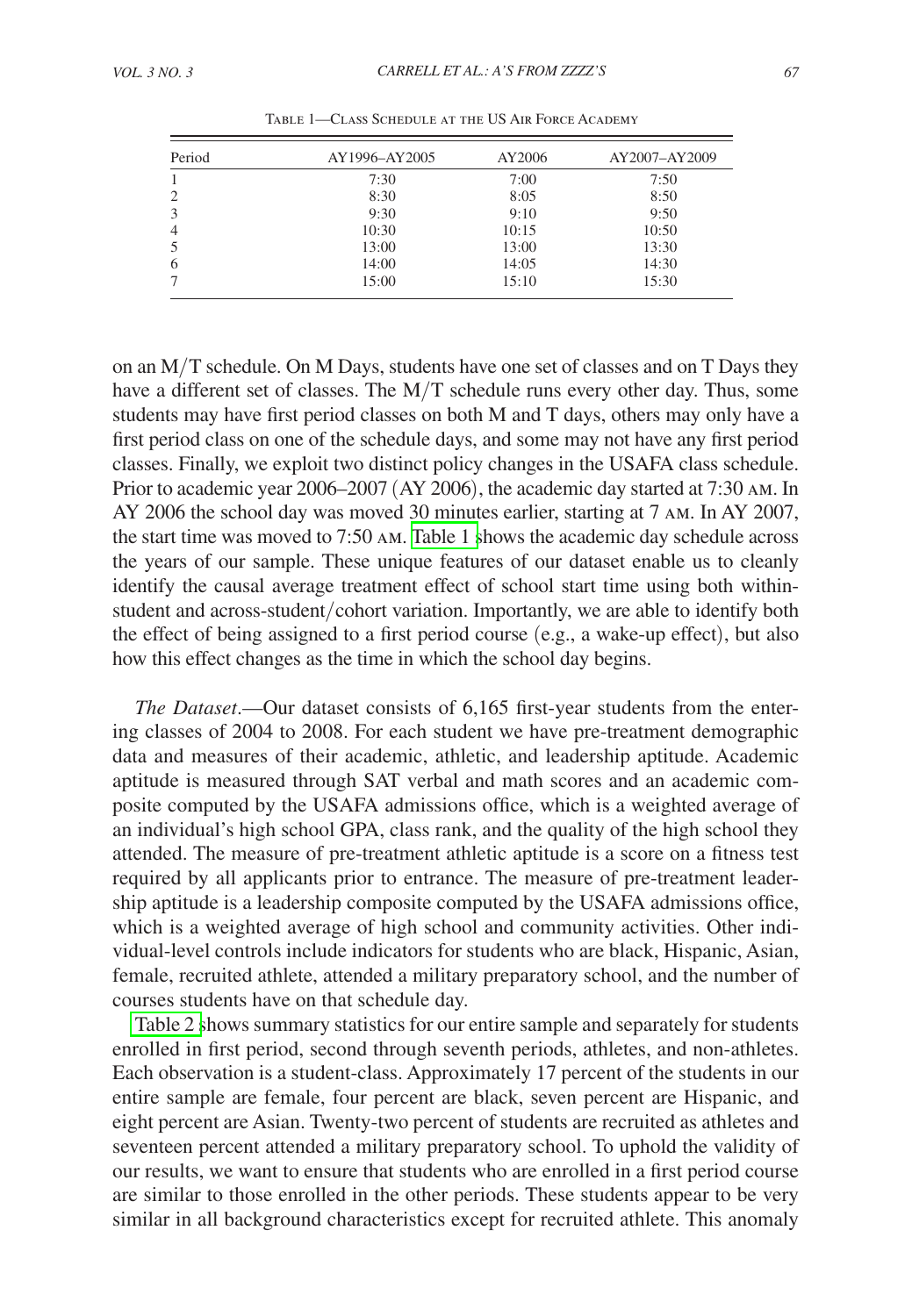<span id="page-6-0"></span>

|                             | Full sample | First period        | Periods 2-7 | Non-athletes | Athletes |
|-----------------------------|-------------|---------------------|-------------|--------------|----------|
|                             | mean        | mean                | mean        | mean         | mean     |
| Normalized grade            | 0.00        | $-0.12$             | 0.02        | 0.06         | $-0.25$  |
|                             | [1.00]      | $\left[1.00\right]$ | [0.99]      | [0.99]       | [0.97]   |
| Credit hours                | 8.20        | 8.04                | 8.24        | 8.31         | 7.79     |
|                             | [2.23]      | [2.28]              | [2.22]      | [2.27]       | [2.02]   |
| SAT math                    | 6.63        | 6.56                | 6.64        | 6.70         | 6.38     |
|                             | [0.63]      | [0.65]              | [0.63]      | [0.61]       | [0.64]   |
| SAT verbal                  | 6.36        | 6.28                | 6.38        | 6.45         | 6.02     |
|                             | [0.66]      | [0.66]              | [0.65]      | [0.63]       | [0.63]   |
| Academic composite          | 13.04       | 12.93               | 13.06       | 13.20        | 12.47    |
|                             | [2.04]      | [2.10]              | [2.03]      | [1.97]       | [2.20]   |
| Fitness score               | 4.14        | 4.20                | 4.13        | 4.08         | 4.40     |
|                             | [0.94]      | [0.96]              | [0.93]      | [0.91]       | [1.00]   |
| Leadership composite        | 17.35       | 17.34               | 17.36       | 17.37        | 17.27    |
|                             | $[1.76]$    | $[1.78]$            | [1.80]      | [1.80]       | [1.79]   |
| <b>Black</b>                | 0.04        | 0.05                | 0.04        | 0.03         | 0.08     |
|                             | [0.20]      | [0.23]              | [0.20]      | [0.18]       | [0.27]   |
| Hispanic                    | 0.07        | 0.06                | 0.07        | 0.08         | 0.04     |
|                             | [0.26]      | [0.25]              | [0.26]      | [0.27]       | [0.20]   |
| Asian                       | 0.08        | 0.07                | 0.09        | 0.10         | 0.04     |
|                             | [0.28]      | [0.26]              | [0.28]      | [0.29]       | [0.20]   |
| Female                      | 0.19        | 0.21                | 0.19        | 0.19         | 0.21     |
|                             | [0.39]      | [0.40]              | [0.39]      | [0.39]       | $[.40]$  |
| Recruited athlete           | 0.22        | 0.35                | 0.19        | 0.00         | 1.00     |
|                             | [0.41]      | [0.48]              | [0.39]      | [0.00]       | [0.00]   |
| Military preparatory school | 0.17        | 0.18                | 0.17        | 0.16         | 0.19     |
|                             | [0.37]      | [0.38]              | [0.37]      | [0.37]       | [0.39]   |

Table 2—Summary Statistics

*Notes:* Standard deviation in brackets. The full sample included 20,680 observations, of which 3,977 are during first period and 16,703 are during periods 2–7. Of the observations, 4,512 are for recruited athletes and 16,168 are for non-athletes. SAT math, SAT verbal, academic composite, fitness score, and leadership composite were divided by 100. Credit hours is the total number of credit hours enrolled in by schedule day.

is explained by the fact that athletes at USAFA are not assigned to afternoon classes, since they have athletic practices at that time. Thus, they are more likely to be ran-domly assigned a first period class.<sup>[3](#page-6-1)</sup> Athletes and non-athletes also differ slightly in their pre-treatment characteristics. Athletes, on average, have lower SAT math and verbal scores as well as a lower academic composite score. They are more likely to be black, and less likely to be Hispanic or Asian. To account for differences in peer quality across course sections, we control for the average classroom-level peer characteristics in all of our specifications.

[Figure 1](#page-7-0) plots the distributions of pre-treatment academic variables by start-time cohorts. We refer to the students who started before AY 2006 as the middle cohort, as their first period began at 7:30 am. The cohort starting first period at 7:00 am in AY 2004 and 2005 is referred to as the early cohort, and the late cohort started first period at 7:50 in AY 2007 and 2008. The distributions of SAT math scores are fairly even across cohorts as are SAT verbal scores for the early and late cohorts.

<span id="page-6-1"></span><sup>3</sup>We exclude athletes in our main specifications, but we show in our robustness checks that our results are not sensitive to this restriction.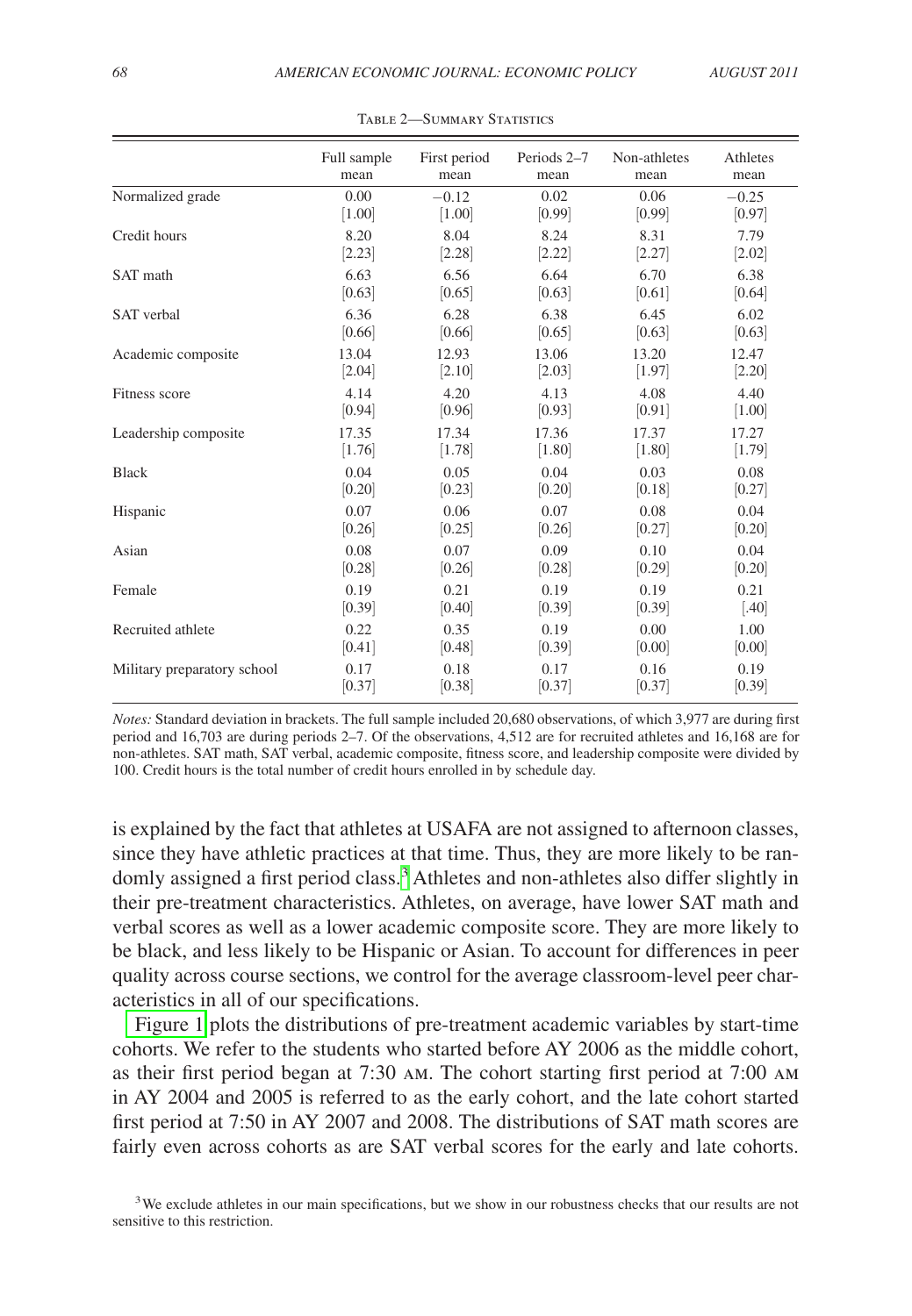

<span id="page-7-0"></span>

Figure 1. Distribution of Student Pre-treatment Characteristics by Start Time Cohort

*Note:* Recruited athletes are excluded in all figures.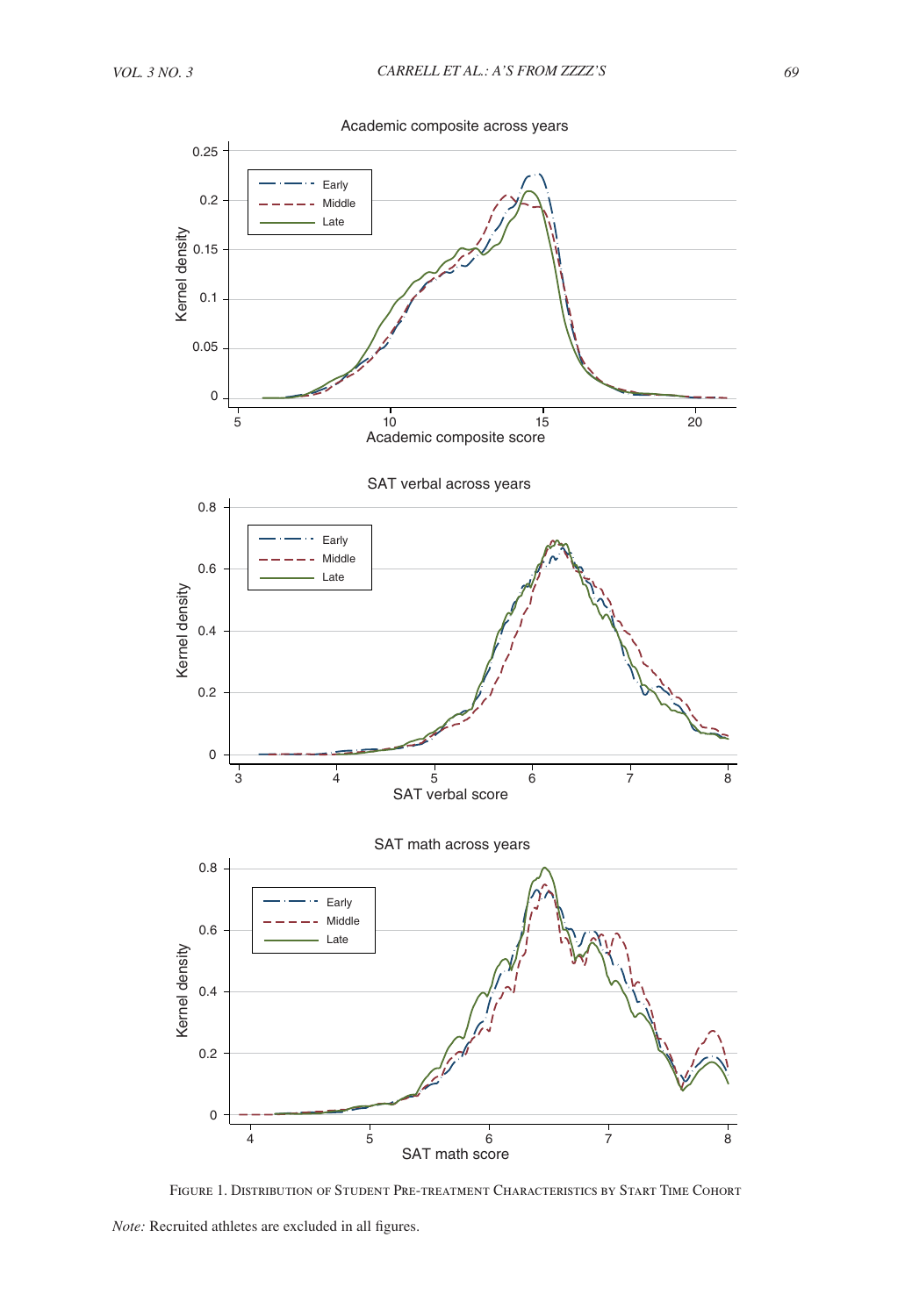Students from the middle cohort appear to have slightly higher SAT verbal scores. The distributions of high school academic composite scores show some differences across cohorts. The late cohort has slightly lower academic composite scores and the Early cohort has slightly higher scores. Even if small differences between cohorts exist, we do not expect them to affect our results as we make within course by year comparisons and control for all observable background characteristics as well as classroom peer characteristics.

We measure academic performance using students' final percentage score earned in a course. To account for differences in course difficulty or grading across years, we normalize all scores to a mean of zero and a variance of one within a course-semester.<sup>[4](#page-8-0)</sup> We refer to this measure as the student's normalized grade. Students at USAFA are required to take a core set of approximately 30 courses in mathematics, basic sciences, social sciences, humanities, and engineering. In this study, we focus primarily on the mandatory introductory courses in mathematics, chemistry, engineering, and computer science taken during the fall semester of the freshman year. Because grades in humanities courses (English and history) are mostly determined by papers and assignments done outside the classroom, we believe that achievement measures in math and science courses, wherein grades are based on performance on common exams, better capture the level of learning that occurred during the class. However, our results are robust to the inclusion of humanities courses.

Prior to the start of the freshman year, students take placement exams in mathematics, chemistry, and select foreign languages. Scores on these exams are used to place students into the appropriate starting courses (e.g., remedial math, Calculus I, Calculus II, etc.). Conditional on course placement, athlete status, and gender, the USAFA registrar randomly assigns students to core course sections. Thus, students have no ability to choose the class period or their professors in the required core courses. Professors teaching the same course in each semester use an identical syllabus and give the same exams during a common testing period. These unique institutional characteristics assure there is no self-selection of students into (or out of) courses, towards particular class periods, or toward certain professors. Additionally, since the start time changes were not announced long before their implementation, incoming students could not have foreseen the time changes to select into or out of USAFA based on their time preferences.

We formally test whether first period assignment is random with respect to student characteristics by regressing first period enrollment on student characteristics for each course. [Table 3](#page-9-0) shows the results from these regressions. Only two of the 80 coefficients are significant at the one percent level, and three are significant at the five percent level. The coefficients are only jointly significant for one of the courses, Chemistry 141.<sup>[5](#page-8-1)</sup> Because of this, we exclude Chem 141 in one of our robustness specifications. We also control for classroom-level peer characteristics to address differences in peers across classes. Carrell and West (2010) show that student

<span id="page-8-1"></span><span id="page-8-0"></span><sup>&</sup>lt;sup>4</sup>We find qualitatively similar results when using raw scores.

<sup>5</sup>Chem 141 is a lab course that spans two periods; thus, it is only offered first, third, and fifth periods. Because athletes are not assigned afternoon courses, they are far more likely to be assigned a first period Chem 141 class. Additionally, in 2004–2006 the 92 lowest ability students were grouped into four Chem 141 sections—pairing the worst students with the best professors.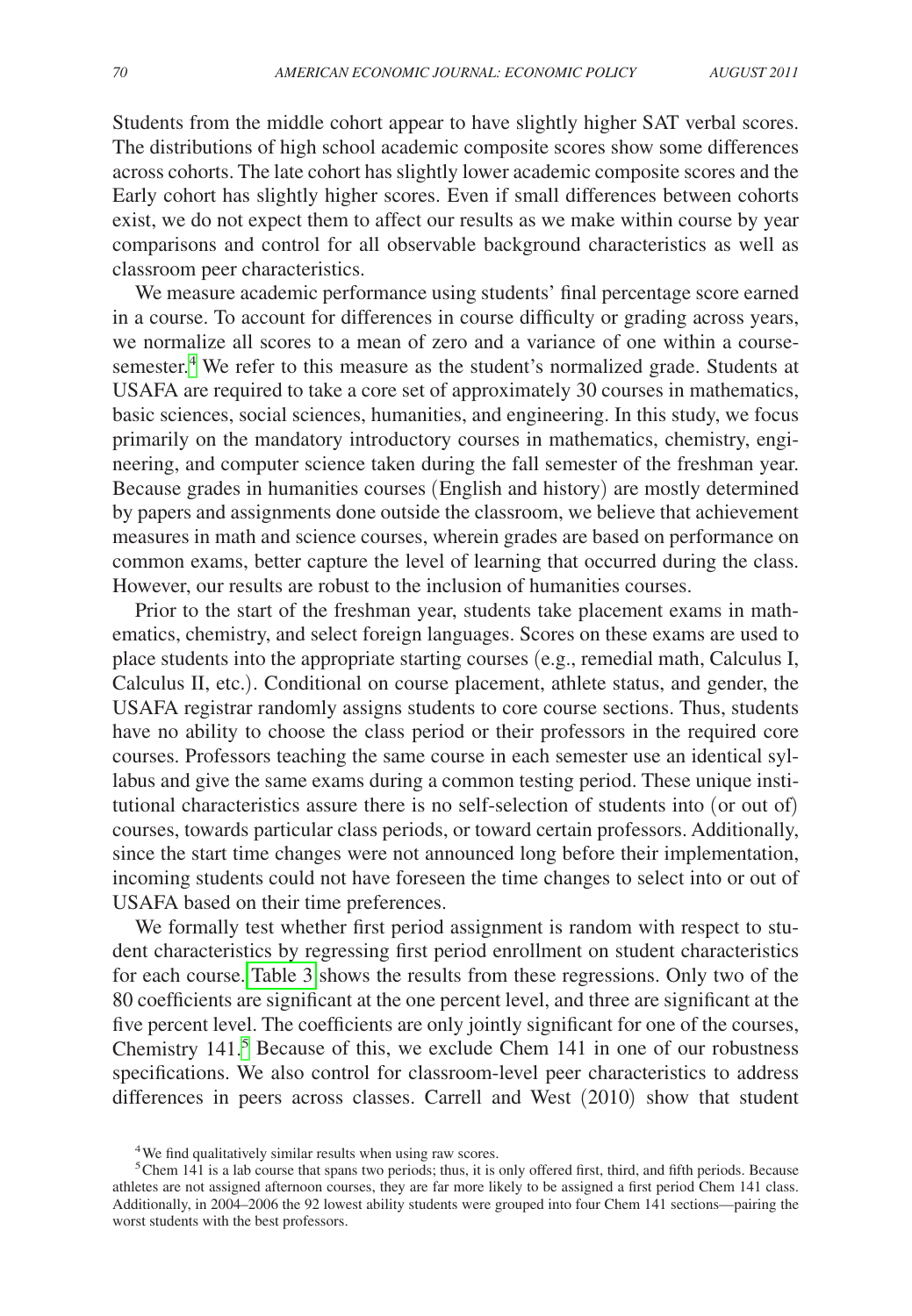<span id="page-9-0"></span>

|                                              | Math      | Math       | Chem     | Chem              | Engr       | ComSci   | English  | History  |
|----------------------------------------------|-----------|------------|----------|-------------------|------------|----------|----------|----------|
|                                              | 141       | 152        | 100      | 141               | 100        | 110      | 111      | 101      |
| Course                                       | (1)       | (2)        | (3)      | (4)               | (5)        | (6)      | (7)      | (8)      |
| Attended preparatory                         | $-0.005$  | 0.023      | $-0.016$ | $-0.008$          | $-0.011$   | 0.026    | $-0.010$ | 0.020    |
| school                                       | (0.017)   | (0.022)    | (0.055)  | (0.028)           | (0.034)    | (0.022)  | (0.023)  | (0.020)  |
| <b>Black</b>                                 | 0.031     | $-0.001$   | $0.144*$ | $-0.040$          | 0.026      | $0.087*$ | 0.015    | $-0.028$ |
|                                              | (0.038)   | (0.047)    | (0.080)  | (0.040)           | (0.036)    | (0.050)  | (0.036)  | (0.023)  |
| Asian                                        | 0.022     | $-0.004$   | 0.010    | $-0.034$          | $-0.060**$ | $-0.012$ | 0.010    | $-0.028$ |
|                                              | (0.017)   | (0.023)    | (0.058)  | (0.028)           | (0.028)    | (0.024)  | (0.019)  | (0.021)  |
| Hispanic                                     | $-0.016$  | $-0.013$   | $-0.067$ | 0.021             | 0.002      | $-0.015$ | $-0.018$ | $-0.023$ |
|                                              | (0.013)   | (0.032)    | (0.053)  | (0.037)           | (0.021)    | (0.024)  | (0.023)  | (0.019)  |
| Academic composite                           | 0.002     | $-0.005$   | 0.007    | $-0.013*$         | 0.002      | $-0.004$ | $-0.001$ | 0.001    |
|                                              | (0.003)   | (0.006)    | (0.012)  | (0.007)           | (0.004)    | (0.004)  | (0.003)  | (0.003)  |
| Leadership score                             | 0.002     | 0.009      | $-0.004$ | 0.000             | $-0.009*$  | 0.000    | $-0.001$ | $-0.002$ |
|                                              | (0.003)   | (0.006)    | (0.010)  | (0.005)           | (0.005)    | (0.004)  | (0.004)  | (0.003)  |
| SAT verbal                                   | $-0.023*$ | $-0.041**$ | 0.025    | 0.023             | $-0.01$    | $-0.004$ | $-0.016$ | 0.000    |
|                                              | (0.012)   | (0.017)    | (0.024)  | (0.015)           | (0.014)    | (0.012)  | (0.012)  | (0.009)  |
| SAT math                                     | $-0.002$  | 0.011      | 0.022    | $-0.081***-0.009$ |            | 0.021    | $-0.015$ | $-0.004$ |
|                                              | (0.011)   | (0.015)    | (0.025)  | (0.022)           | (0.015)    | (0.016)  | (0.016)  | (0.011)  |
| Fitness score                                | 0.004     | $-0.009$   | 0.015    | $0.018**$         | 0.000      | 0.008    | 0.007    | $-0.001$ |
|                                              | (0.007)   | (0.010)    | (0.020)  | (0.008)           | (0.012)    | (0.009)  | (0.009)  | (0.006)  |
| Female                                       | $-0.003$  | 0.005      | $-0.034$ | $0.067***$        | 0.037      | $0.034*$ | $-0.013$ | $-0.012$ |
|                                              | (0.012)   | (0.023)    | (0.026)  | (0.019)           | (0.025)    | (0.020)  | (0.016)  | (0.011)  |
|                                              |           |            |          |                   |            |          |          |          |
| <b>Observations</b>                          | 3,690     | 1,493      | 1,132    | 3,377             | 2,531      | 2,851    | 2,712    | 2,801    |
| $p$ -value: joint                            | 0.041     | 0.037      | 0.023    | 0.090             | 0.032      | 0.020    | 0.037    | 0.062    |
| significance of all<br>individual covariates |           |            |          |                   |            |          |          |          |
|                                              |           |            |          |                   |            |          |          |          |

TABLE 3- RANDOMIZATION CHECKS

*Notes:* Each specification represents results for a regression where the dependent variable is an indicator for first period. The SAT verbal, SAT math, and academic composite, fitness score, and leadership composite variables were divided by 100 prior to running the regressions. All specifications include year indicators and an idicator for recruited athlete. Robust standard errors are clustered at the section by year level.

assignment to core courses at USAFA is random with respect to peer characteristics and professor experience, academic rank, and terminal degree status. Carrell, Marianne E. Page, and West (2010) find no correlation between student characteristics and professor gender.

To visualize how academic achievement changed across start time cohorts, we look at the distribution of achievement measures across cohorts in [Figure 2.](#page-10-0) The distribution of scores in all class periods and first period courses shifts to the right with later start times. To assure us that the difference in scores across start time cohorts is not a result of differences in course difficulty across years, we look at the distribution of normalized grades as well. The same pattern holds for the normalized grade, wherein the later-start cohorts have a higher distribution of grades in all class periods and an even higher distribution of grades in first period courses compared to the earlier-start cohorts.

### **III. Methods and Results**

The unique institutional characteristics of USAFA and the two policy changes in start time allow us to cleanly identify the causal effect of start time on academic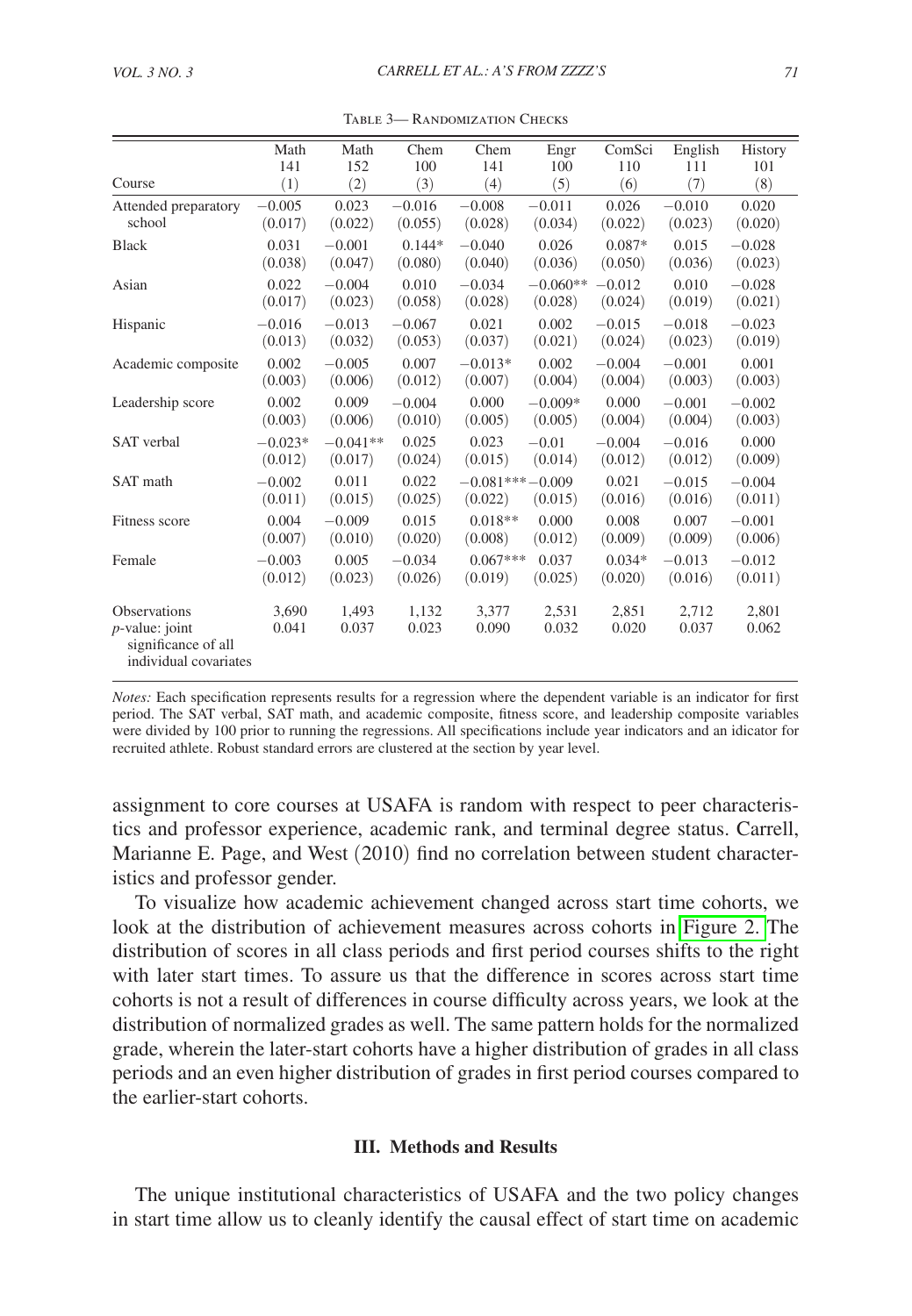<span id="page-10-0"></span>

Figure 2. Distribution of Academic Outcomes by Start-Time Cohort

achievement. Importantly, the opposite direction of changes in the start of the academic day at USAFA over consecutive years helps assure that we are identifying the effects of start time versus trends in grading or course difficulty. We begin by examining whether being randomly assigned to a first period course affects overall academic achievement for students throughout the entire day. This analysis measures differences in achievement in all courses taken on the same schedule day as a first period class compared to achievement in courses taken on a schedule day without a first period class. We examine how this effect differs across the various start times in our sample (7:00, 7:30, and 7:50 am). Since not all students are randomly assigned to a first period course on a given schedule day, we are able to identify these effects using variation both across and within individuals. When including individual fixed effects, we take advantage of the fact that with randomization some students are assigned a first period on one schedule day, but not the other. Finally, we extend this model to determine if the effects we find are driven by early morning courses or performance throughout the entire day.

#### A. *Methods*

To measure the causal effect of early start times on academic achievement, we estimate the following equation:

$$
\text{(1)} \quad Y_{\text{icjts}} = \alpha + \beta F_{\text{icts}}^1 + \delta_1 X_{\text{ict}} + \delta_2 \frac{\sum_{k \neq i} X_{\text{icqt}}}{n_{\text{cqt}}} + \phi_{\text{cts}} + \gamma_{\text{jts}} + \mu_i + \epsilon_{\text{icjts}},
$$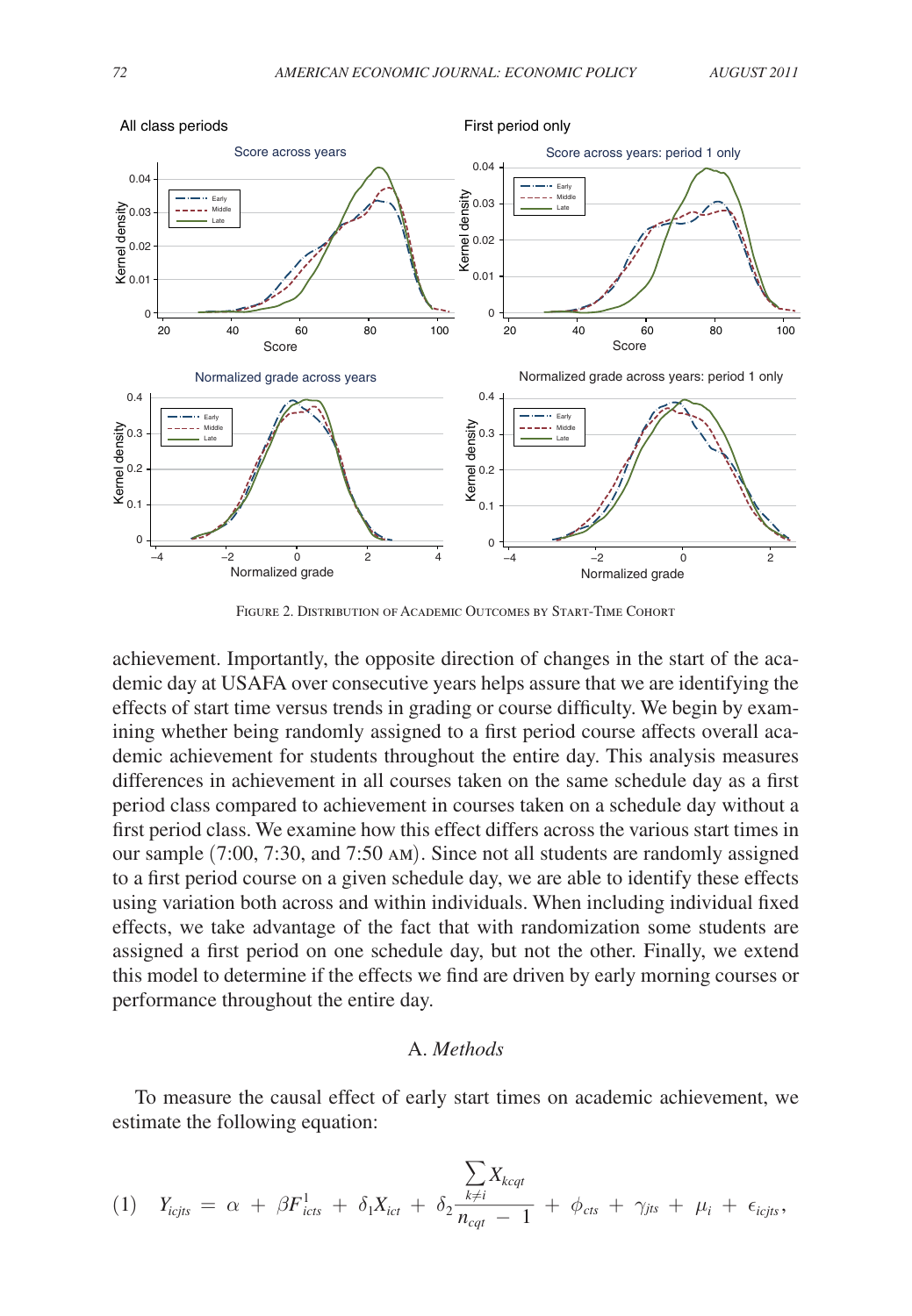<span id="page-11-0"></span>where  $Y_{\text{icits}}$  is the normalized grade for student *i* in course *c* with professor *j* in year *t* on schedule day *s*.  $F_{icts}^1$  is an indicator variable equal to one if student *i* has a first period course on the same schedule day *s* as course *c* in year *t*. β is our coefficient of interest and measures the average effect of being assigned a first period class on all course grades throughout that academic day. The vector  $X_{ict}$  includes the following student characteristics: SAT math and SAT verbal test scores, academic and leadership composites, fitness score, race, gender, the number of credit hours the student has on that schedule day<sup>6</sup>[,](#page-11-1) whether the student was recruited as an athlete<sup>[7](#page-11-2)</sup>, and whether he/she attended a military preparatory school. To control for classroom peer effects, we include  $\sum_{k \neq i} X_{kcq} / (n_{cq} - 1)$ , the average pre-treatment characteristics of all other peers in section *q* of course *c* except individual *i*.  $\phi_{cts}$  are course by year by M/T day fixed effects and are included in all specifications to control for unobserved mean differences in academic achievement or grading standards across courses, years, and schedule days. In robustness specifications we add professor by year by M/T day fixed effects, γ*jts*, to control for fixed differences in instructor quality within a given year. Importantly, these fixed effects help control for potentially tired professors in years they may have been assigned to teach an early morning course. We also include individual student fixed effects,  $\mu_i$ , to exploit the withinstudent variation in daily schedules across M/T days. Standard errors are clustered by student.

Next, we alter equation (1) slightly to examine how the effects from being assigned to a first period course changed as USAFA altered the start time of the academic day:

assigned to a first period course changed as OSAFA altered the start time of academic day:

\n
$$
Y_{icjts} = \alpha + \beta_1 F_{icts}^{1,E} + \beta_2 F_{icts}^{1,M} + \beta_3 F_{icts}^{1,L} + \delta_1 X_{ict} + \delta_2 \frac{k \neq i}{n_{cqt} - 1} + \phi_{cts} + \gamma_{jts} + \mu_i + \epsilon_{icjts}.
$$

 $F_{icts}^{1,E}$  is an indicator variable equal to one if student *i* was enrolled in a first period class that started at 7:00 a.m on the same schedule day *s* as course *c* in year *t*.  $F_{\text{itss}}^{1,M}$ indicates classes starting at 7:30 AM and  $F_{\text{icts}}^{1,L}$  indicates classes starting at 7:50 AM. Our coefficients of interest are  $\beta_1$ ,  $\beta_2$ , and  $\beta_3$ , which show the effects of having a first period class on the same schedule day as course *c* for the different start times.

## B. *Results*

We begin by graphically noting differences in academic achievement for students who were and were not randomly assigned a first period class. [Figure 3](#page-12-0) shows that the distribution of normalized grades of students with a first period class is lower than that of students who did not have a first period class on a given schedule day.

<span id="page-11-1"></span><sup>&</sup>lt;sup>6</sup>On average, students assigned to a first period class take one more credit hour (equivalent to one-third of a course) on that schedule day compared to students not assigned a first period class.

<span id="page-11-2"></span> $^{7}$ In our main specifications we exclude recruited athletes from the sample; however, results in column 1 of Table 6 show our results are not sensitive to this restriction.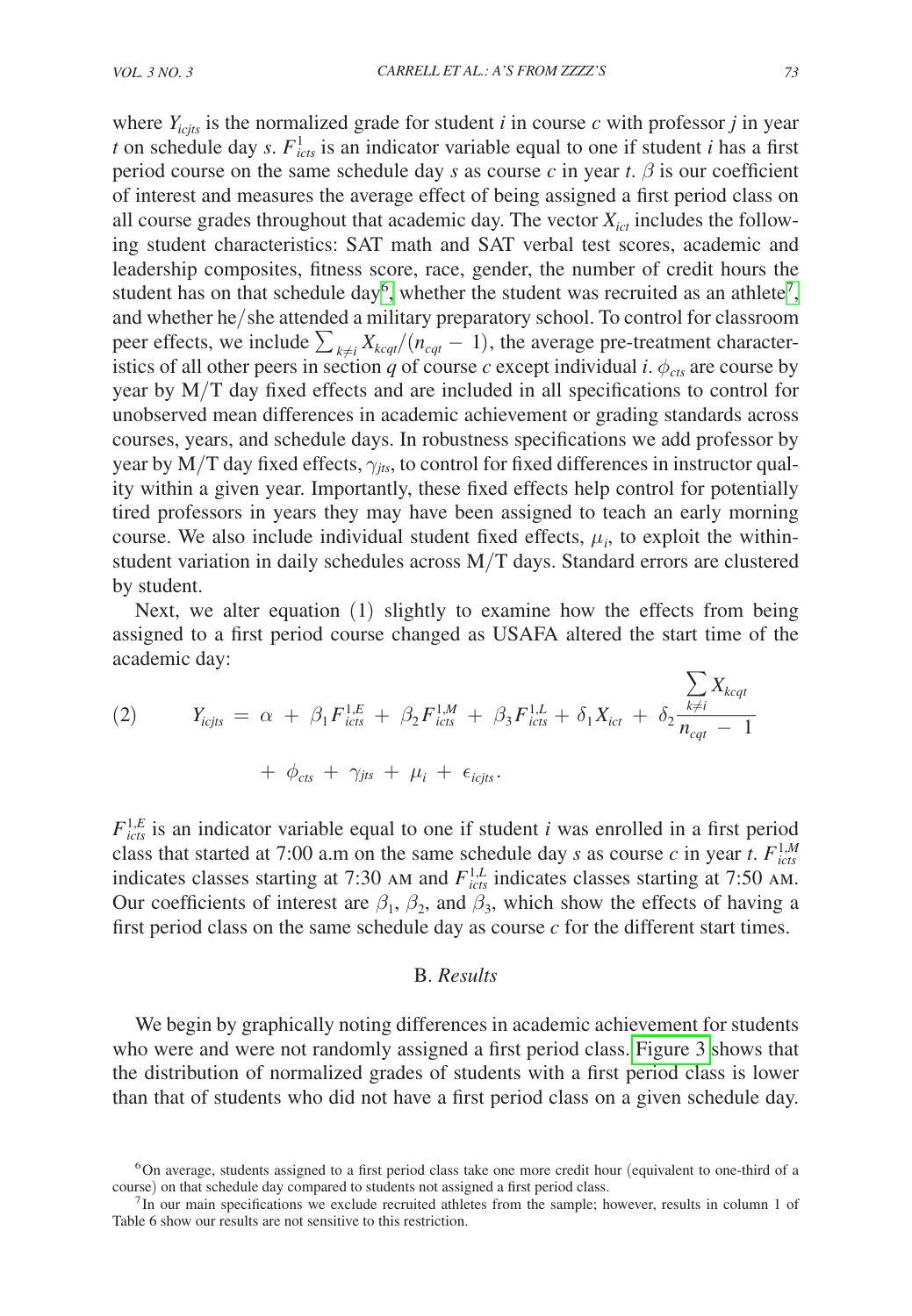<span id="page-12-0"></span>



Figure 4. Distribution of Normalized Grades for all Courses by First Period Enrollment by Cohort

Figure 4 shows the distribution of grades of students with a first period class for the different start time cohorts. These figures suggest that the later first period begins, the higher the distribution of student grades.

[Table 4](#page-13-0) presents our estimates from equations  $(1)$  and  $(2)$ . Columns 1–3 show the average effects from equation (1), while columns 4–6 show the effects by start time (equation (2)). Columns 2 and 5 include professor by year by M/T day fixed effects while columns 3 and 6 additionally control for student fixed effects. When including student fixed effects, the coefficients on  $F<sup>1</sup>$  represent the within-student difference between average daily performance on days with a first period course, and average daily performance on days without a first period course. As noted earlier, this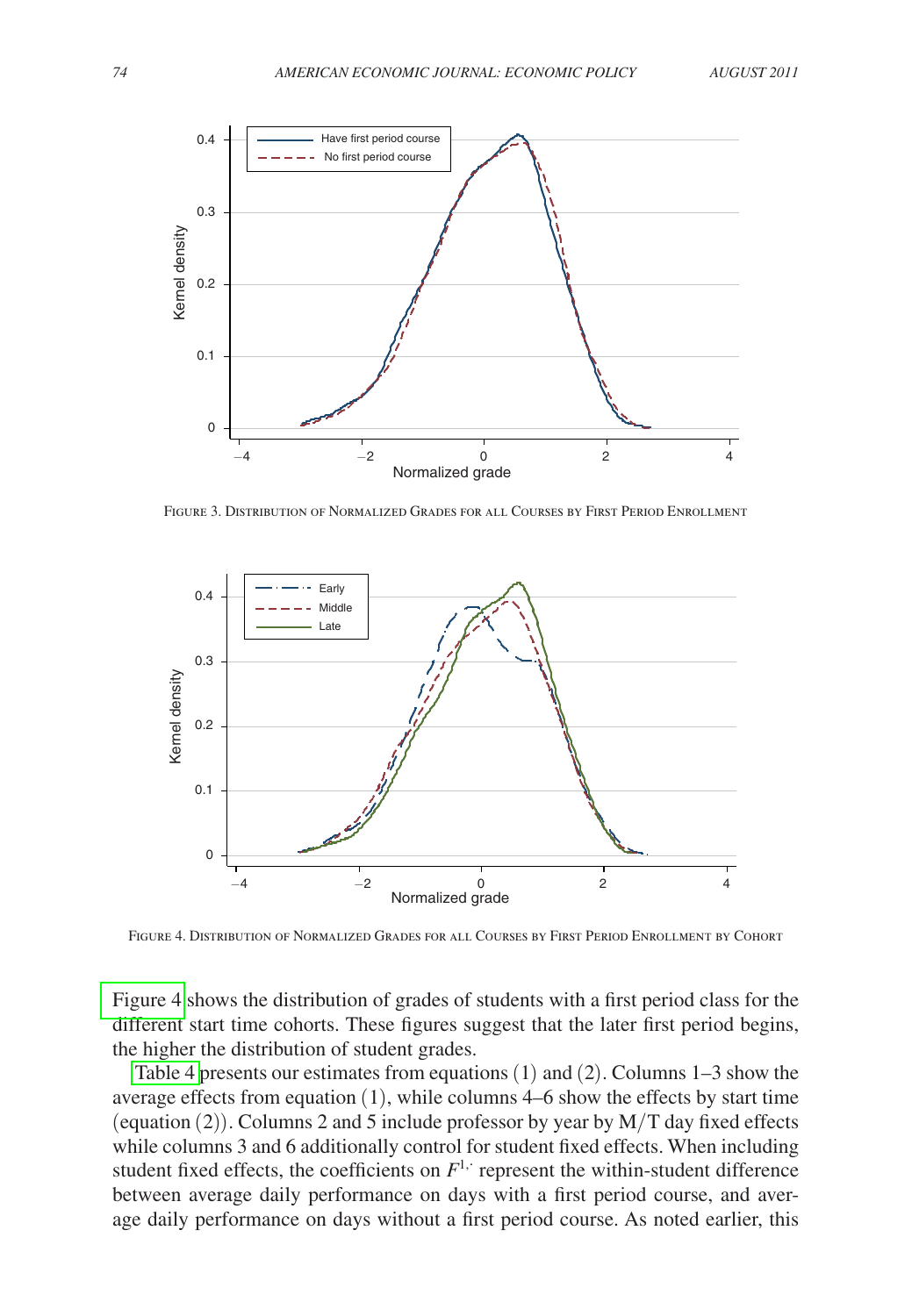<span id="page-13-0"></span>

|                                                                                                | (1)                          | $\left( 2\right)$            | (3)                                  | (4)                          | (5)                          | (6)                                  |
|------------------------------------------------------------------------------------------------|------------------------------|------------------------------|--------------------------------------|------------------------------|------------------------------|--------------------------------------|
| First period                                                                                   | $-0.076***$<br>(0.021)       | $-0.058**$<br>(0.022)        | $-0.031$<br>(0.027)                  |                              |                              |                                      |
| 7:00 AM first period                                                                           |                              |                              |                                      | $-0.139***$<br>(0.043)       | $-0.140***$<br>(0.045)       | $-0.116**$<br>(0.054)                |
| 7:30 AM first period                                                                           |                              |                              |                                      | $-0.084***$<br>(0.032)       | $-0.052$<br>(0.034)          | $-0.010$<br>(0.040)                  |
| 7:50 AM first period                                                                           |                              |                              |                                      | $-0.023$<br>(0.035)          | $-0.014$<br>(0.036)          | 0.000<br>(0.045)                     |
| <b>Observations</b><br>$R^2$<br>Professor $\times$ year fixed effects<br>Student fixed effects | 11.851<br>0.228<br>No.<br>No | 11.851<br>0.280<br>Yes<br>No | 11.851<br>0.816<br><b>Yes</b><br>Yes | 11.851<br>0.228<br>No.<br>No | 11.851<br>0.280<br>Yes<br>No | 11,851<br>0.817<br><b>Yes</b><br>Yes |

Table 4—Effect of School Start Time on Academic Achievement Throughout the Day

*Notes:* The dependent variable in each specification is the normalized grade in the course. First period is an indicator for whether the student had a first period class on the M/T day in which the course was taken. Robust standard errors in parentheses are clustered at the individual level. All specifications include course by year by M/T day fixed effects, peer effects controls, and individual controls. Individual-level controls include SAT verbal and math scores, academic composite, leadership composite, fitness score, the number of credit hours a student has on that M/T day, and indicators for students who are black, Hispanic, Asian, female, and attended a preparatory school. Athletes are excluded.

\*\*\* Significant at the 1 percent level.

\*\* Significant at the 5 percent level.

\*Significant at the 10 percent level.

analysis is made possible by the M/T Day schedules at USAFA in which a student may have a first period on one schedule day, but not have a first period on the other schedule day within the same semester.

Our estimates of  $\beta$  in columns 1–3 indicate that students who are randomly assigned to a first period course earn lower average grades in courses taken that day. The estimated average effect from being assigned a first period course is between −.031 and −.076 standard deviations. Results in columns 4–6 show that this negative effect is largest in absolute value the earlier first period begins. For example, estimates in column 5, when including professor fixed effects, show that students who are assigned to a first period course perform a statistically significant 0.140 standard deviations lower on average for the 7:00 am start time, but only a statistically insignificant 0.014 standard deviations lower for the 7:50 am start time. These effects are robust to the inclusion of individual student fixed effects in column 6.

These results reveal two important findings. First, they suggest that being assigned to a first period course has a negative and statistically significant effect on student achievement. Second, this negative effect diminishes and becomes statistically insignificant as the start time moves from 7:00 am to 7:50 am. These findings are consistent with the sleep literature that shows adolescent levels of melatonin production peak at 7 am and stop at about 8 am.

One important policy question is whether the effects we find are solely driven by poor performance in the first period course or performance throughout the entire day. The former could simply be a "wake-up'' effect for students or from tired professors. Knowing this distinction is also important for determining optimal policy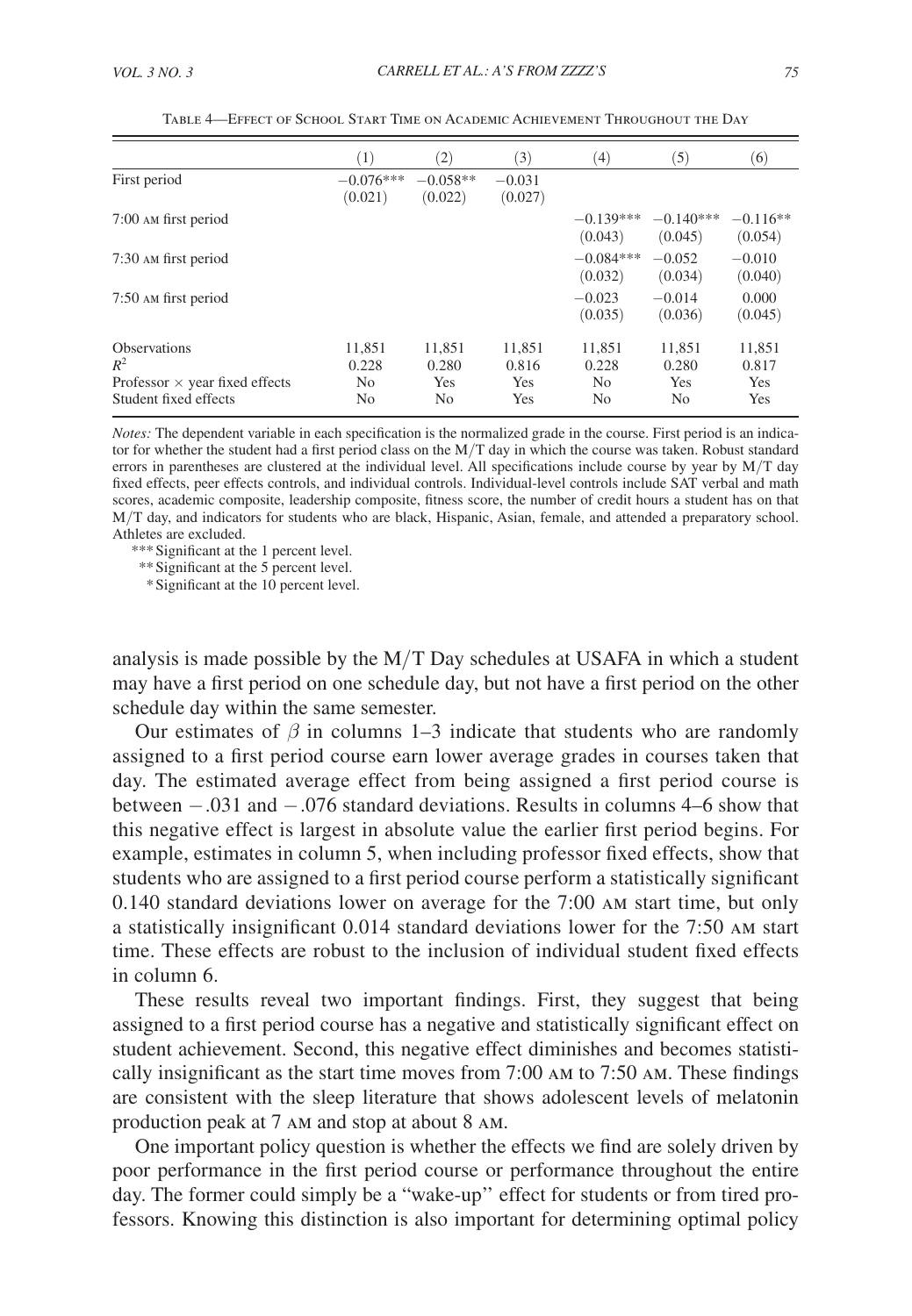| (1)                                                 | (2)                                             | (3)                                  | (4)                                      | (5)                                             | (6)                                                            |
|-----------------------------------------------------|-------------------------------------------------|--------------------------------------|------------------------------------------|-------------------------------------------------|----------------------------------------------------------------|
| $-0.092***$<br>(0.026)                              | $-0.071**$<br>(0.034)                           | $-0.100***$<br>(0.038)               |                                          |                                                 |                                                                |
| $-0.067***$<br>(0.024)                              | (0.023)                                         | $-0.01$<br>(0.029)                   |                                          |                                                 |                                                                |
|                                                     |                                                 |                                      | (0.049)                                  | $-0.124**$<br>(0.063)                           | $-0.159**$<br>(0.074)                                          |
|                                                     |                                                 |                                      | (0.049)                                  | (0.048)                                         | $-0.099*$<br>(0.057)                                           |
|                                                     |                                                 |                                      | (0.038)                                  | (0.056)                                         | $-0.128**$<br>(0.058)                                          |
|                                                     |                                                 |                                      | $-0.063*$<br>(0.035)                     | $-0.046$<br>(0.035)                             | 0.021<br>(0.042)                                               |
|                                                     |                                                 |                                      | $-0.012$<br>(0.043)                      | $-0.029$<br>(0.055)                             | $-0.030$<br>(0.064)                                            |
|                                                     |                                                 |                                      | $-0.031$<br>(0.038)                      | $-0.010$<br>(0.038)                             | 0.010<br>(0.047)                                               |
| 11.851<br>0.228<br>N <sub>0</sub><br>N <sub>0</sub> | 11.851<br>0.280<br><b>Yes</b><br>N <sub>0</sub> | 11.851<br>0.817<br><b>Yes</b><br>Yes | 11.851<br>0.228<br>No.<br>N <sub>0</sub> | 11.851<br>0.280<br><b>Yes</b><br>N <sub>0</sub> | 11.851<br>0.817<br><b>Yes</b><br>Yes                           |
|                                                     |                                                 | $-0.054**$                           |                                          |                                                 | $-0.150***$<br>$-0.131***$ $-0.147***$<br>$-0.117***$ $-0.079$ |

Table 5— First Period versus Later Period Effects

*Notes:* The dependent variable in each specification is the normalized grade in the course. First period class is an indicator for whether the course was during first period. First period  $\times$  non-first period class is an indicator for whether the student had a first period class on the  $\dot{M}/T$  day in which that course was taken. Robust standard errors in parentheses are clustered at the individual student level. All specifications include course by year by M/T day fixed effects, peer effects controls, and individual controls. Individual-level controls include SAT verbal and math scores, academic composite, leadership composite, fitness score, the number of credit hours a student has on that M/T day, and indicators for students who are black, Hispanic, Asian, female, and attended a preparatory school. Athletes are excluded.

\*\*\* Significant at the 1 percent level.

\*\* Significant at the 5 percent level.

\*Significant at the 10 percent level.

responses. That is, whether schools should alter the start time of the academic day or simply offer more non-academic courses such as physical education during the early morning hours.

To help answer this question we estimate equations (1) and (2) while interacting the treatment variable (enrollment in a first period course on that schedule day) with whether or not the course was during first period or one of the other periods in that same day. Results are shown in Table 5. Across all specifications, the results suggest that the negative effects of early start times are driven by lower academic performance throughout the entire day. Students perform significantly worse in first period courses as well as non-first period courses and these effects are statistically indistinguishable in all specifications. Importantly, the evidence suggests that our results are not likely driven by tired professors who are assigned to teach during the early morning hours. That is, it seems implausible that a tired professor teaching first period in one course could negatively affect a students' later-period course performance in an unrelated subject.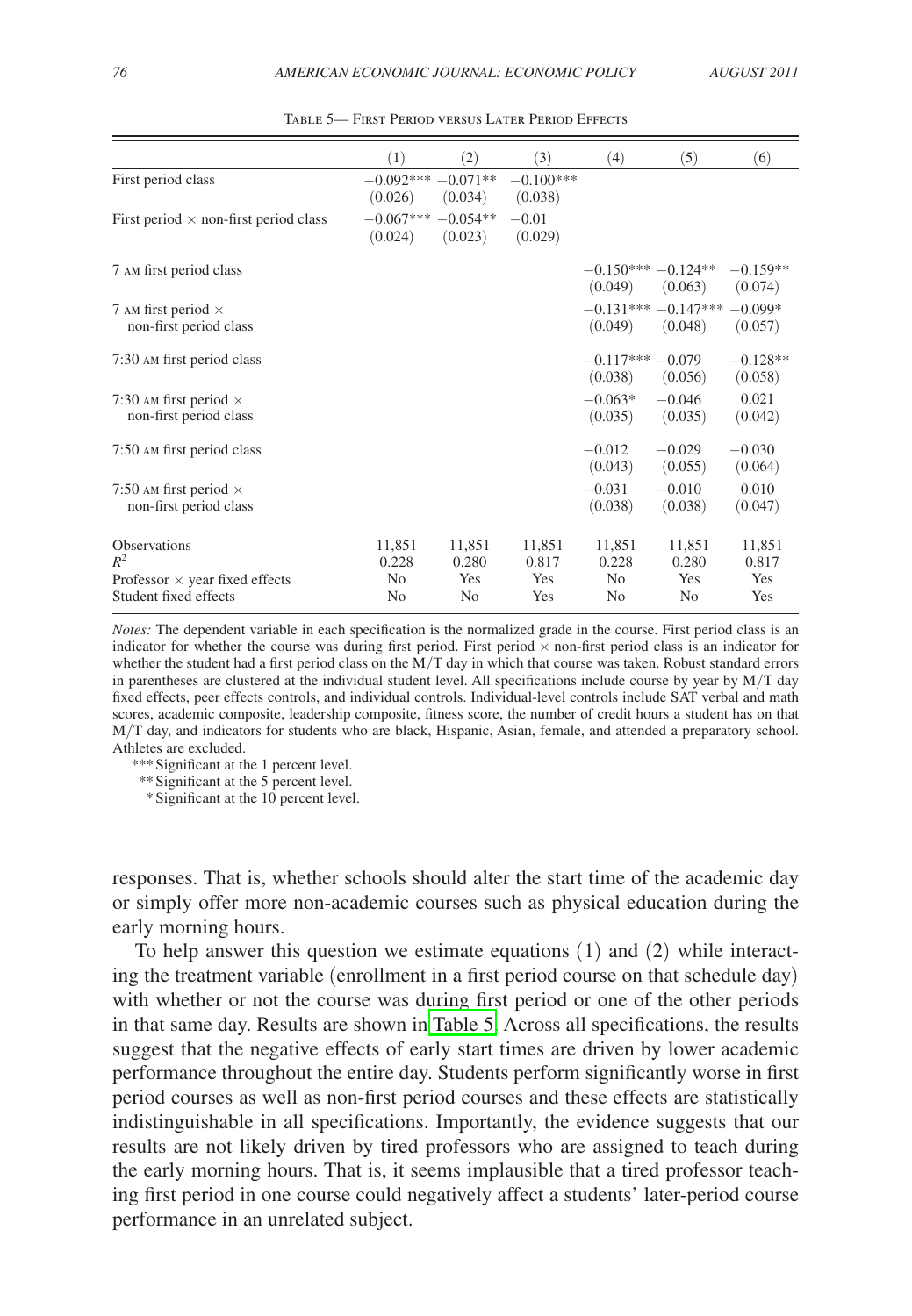<span id="page-15-0"></span>

|                                                                          | Including<br>athletes<br>(1) | Females<br>excluded<br>$\left( 2\right)$ | Chem 141<br>excluded<br>(3) | Afternoon<br>excluded<br>(4) | History and<br>English<br>included<br>(5) | 2004–2006<br>only<br>(6) | 2005-2007<br>only<br>(7) | 2006–2008<br>only<br>(8) |
|--------------------------------------------------------------------------|------------------------------|------------------------------------------|-----------------------------|------------------------------|-------------------------------------------|--------------------------|--------------------------|--------------------------|
| 7:00 AM first period                                                     | $-0.109***$<br>(0.039)       | $-0.127**$<br>(0.051)                    | $-0.187***$<br>(0.051)      | $-0.173***$<br>(0.047)       | $-0.122***$<br>(0.04)                     | $-0.139***$<br>(0.045)   | $-0.126***$<br>(0.05)    | $-0.140***$<br>(0.05)    |
| 7:30 AM first period                                                     | $-0.049*$<br>(0.029)         | $-0.071*$<br>(0.038)                     | $-0.057$<br>(0.037)         | $-0.057$<br>(0.036)          | $-0.037$<br>$-0.03$                       | $-0.051$<br>(0.034)      | $-0.026$<br>(0.04)       |                          |
| 7:50 AM first period                                                     | $-0.018$<br>(0.031)          | $-0.016$<br>(0.041)                      | $-0.042$<br>(0.039)         | $-0.021$<br>(0.039)          | $-0.038$<br>(0.03)                        |                          | $-0.043$<br>(0.05)       | $-0.014$<br>(0.04)       |
| <b>Observations</b><br>$R^2$<br>Professor $\times$<br>year fixed effects | 15,074<br>0.285<br>Yes       | 9.605<br>0.278<br>Yes                    | 8.306<br>0.266<br>Yes       | 9.857<br>0.288<br>Yes        | 16,119<br>0.249<br>Yes                    | 7.927<br>0.291<br>Yes    | 7.426<br>0.272<br>Yes    | 6,530<br>0.275<br>Yes    |
| Student fixed<br>effects                                                 | N <sub>o</sub>               | N <sub>0</sub>                           | N <sub>0</sub>              | N <sub>0</sub>               | N <sub>0</sub>                            | N <sub>0</sub>           | N <sub>0</sub>           | N <sub>0</sub>           |

Table 6—Robustness Checks

*Notes:* The dependent variable in each specification is the normalized grade in the course. First period is an indicator for whether the student had a first period class on the M/T day in which the course was taken. Robust standard errors in parentheses are clustered at the individual level. All specifications include course by year by M/T day fixed effects, peer effects controls, and individual controls. Athletes are excluded, except in column 1. Individual-level controls include SAT verbal and math scores, academic composite, leadership composite, fitness score, the number of credit hours a student has on that M/T day, and indicators for students who are black, Hispanic, Asian, female, and attended a preparatory school.

\*\*\* Significant at the 1 percent level.

\*\* Significant at the 5 percent level.

\*Significant at the 10 percent level.

## C. *Robustness Checks*

We verify the robustness of our estimates to several changes in model specification with results shown in Table 6. All specifications include a full set of individual controls and professor by year by M/T day fixed effects. Column 1 shows our models with the inclusion of recruited athletes, while columns 2 and 3 sequentially exclude females and observations from Chemistry 141. Column 4 shows results when excluding afternoon courses to address concerns that the make-up of students in morning courses may be different than those in afternoon courses as a result of the stratified randomization. In column 5, our model includes the humanities courses we excluded from our main specifications because of the concern that grades in these classes are mostly determined by papers and assignments done outside the classroom. Lastly, we narrow the years that we consider. We have three specifications with narrowed years: 2004–2006, 2005–2007, and 2006–2008. Restricting our sample to 2004–2006 (column 6) shows just the effect of the first start time change from 7:30 am to 7:00 am 2005–2007 (column 7), restricts the sample to the years immediately surrounding the two policy changes, and 2006– 2008 (column 8) isolates the second start time change from 7:00 to 7:50 am. The estimates from our robustness specifications are qualitatively similar to those from our main specification, and provide strong evidence that our results are not driven by anomalies in the data.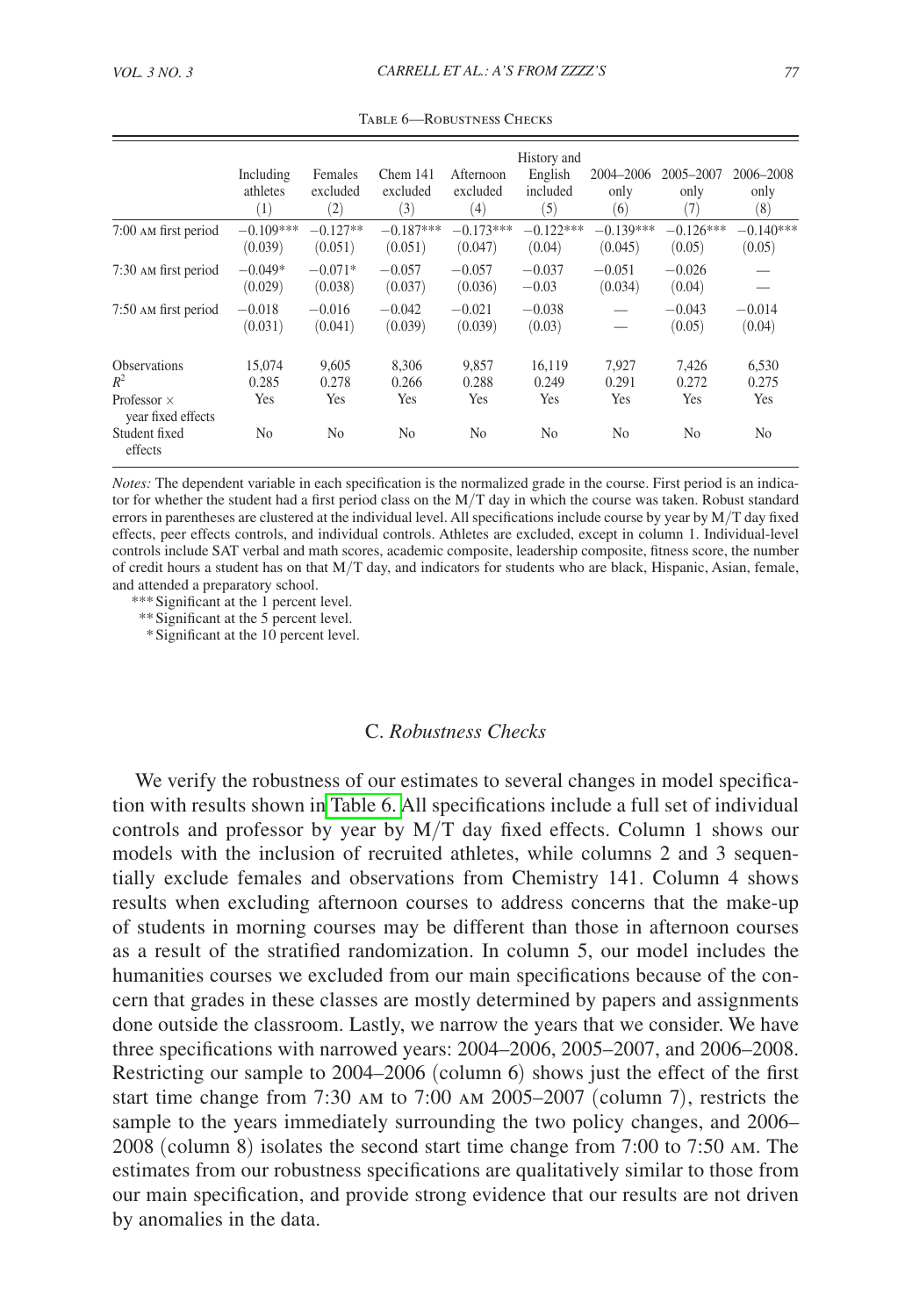### **IV. Discussion**

<span id="page-16-0"></span>While we have found a positive causal relationship between start time and academic performance for the students at USAFA, it's also important to understand why such a relationship would exist. For this, we look to evidence from sleep experts. There are two main sleep factors that affect mental performance. The first is the duration (number of hours) of sleep, known as process S. The second is the time of day one is expected to function, known as process C. Process C is related to the circadian timing; regardless of the duration of sleep, there are times of the day when a person is more and less alert. For adolescents, alertness begins in the late morning, drops off mid-afternoon, and peaks again in the early evening.

It's clear to see the role process C plays in poor academic performance in early classes. However, understanding the role process S plays in our study is more difficult, as USAFA does not collect data on students' hours of sleep. Thus, we have no statistical evidence of sleep time differences between students with and without first period classes. Instead, we draw from related studies and anecdotal evidence to understand what differences might exist. Sleep research has been done at the US Military Academy in West Point, NY, where the daily schedule is very similar to that of USAFA during the 7:30 am start time regime. These studies find that first year students sleep an average of 5.5 hours per night, far less than the 8.5–9.5 hours of sleep most adolescents need (Nita Lewis Miller et al. 2008, Aileen Kenney and Daniel Thomas Neverosky 2004). This was also three hours less than the average amount of sleep the students reported getting before the start of cadet basic training, which implies that the students were sleep deprived. We anticipate that sleep patterns are similar at USAFA, but that there may be differences in hours of sleep for students with and without a first period class.

All students at USAFA are required to attend breakfast 25 minutes before first period begins, thus we speculate that all students wake up at approximately the same time. After breakfast, some students go straight to class while those who start classes later in the day spend their time studying or napping, even though napping is prohibited at USAFA. The fact that some students nap is important for two reasons. First, the extra sleep will make the students better rested, which may benefit them throughout the day. Second, the desire and ability to nap (even when it's against the rules) reflects the students' need for sleep and likely sleep deprivation. Although we do not know what time students go to sleep, it is possible that students with a first period may be staying up later to complete assignments due during first period, whereas, students without first period wait and complete these assignments in the morning. This evidence implies that there may also be a difference in the total hours of sleep that students with and without a first period course obtain. However, this fact is unverifiable in our data.

Academic performance for all students is affected by both processes S (duration of sleep) and C (timing of activities). Students with a first period class are disadvantaged for two reasons. First, they are in class at a time that their body wants to be asleep, which both makes it difficult to learn and fatigues the brain. Second, they may be getting less sleep than their peers who napped during first period. Thus, the positive effect of later start times we find is reflective of the synchronization of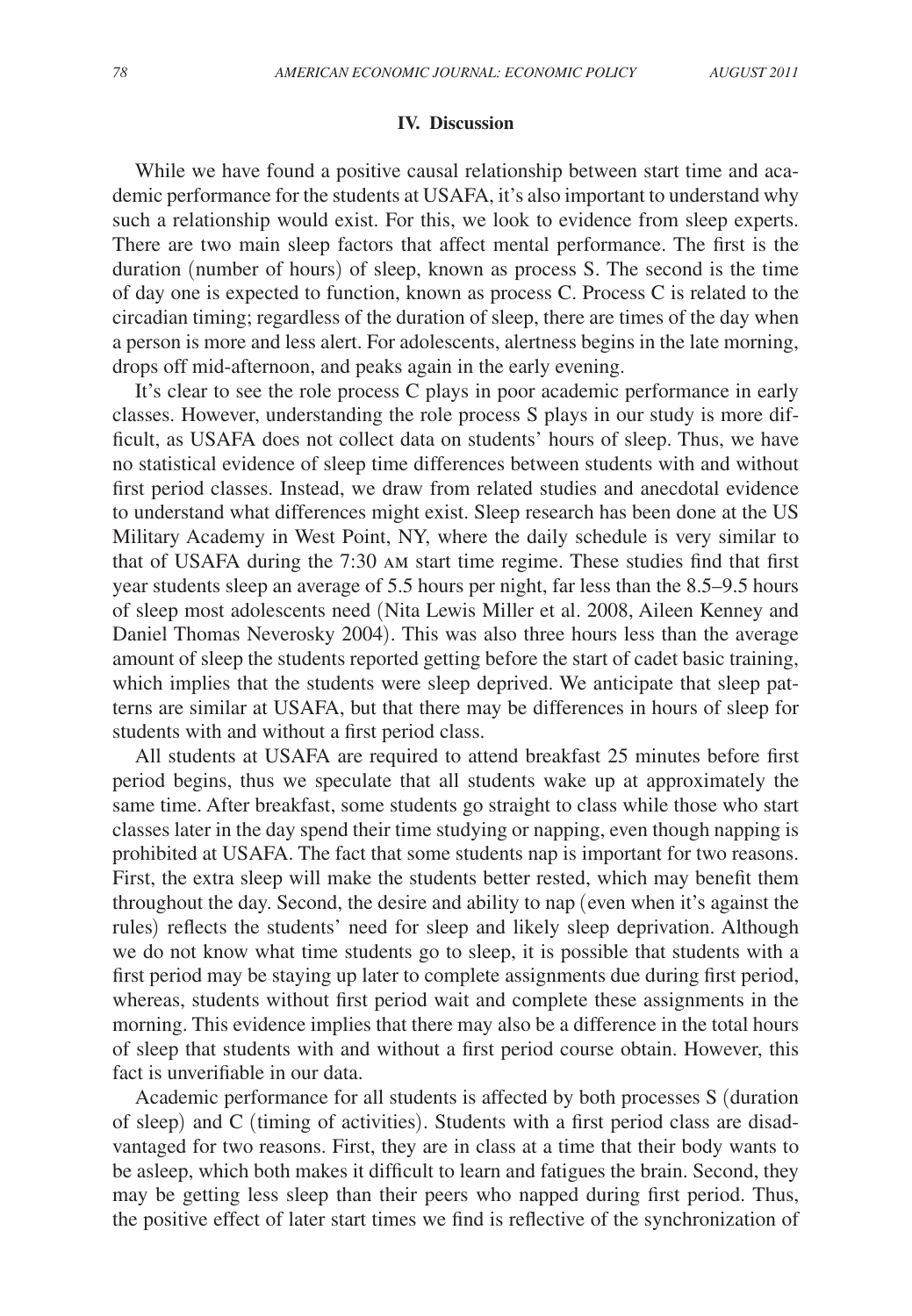<span id="page-17-0"></span>learning to optimal times of day and possibly also increased amounts of sleep. An important aspect of this study is that grades at USAFA are standardized within a course-semester. That is, a student's grade in a course is determined by the scores of everyone taking the course, regardless of which period they are taking it. Our measures of the effect of start time are determined by how students who start the day at first period perform in their courses relative to those who start later and have improved timing of learning and potentially more sleep. Because not all students at USAFA begin class at the same time, we cannot determine the effect of all students having an earlier or later start time. In contrast, Wahistrom's (2002) analysis of the Minneapolis start time change examines the effect of all students beginning school later in the morning. To do so, she compares the letter grades earned by a student before and after the start time change. Changes in student performance across start time regimes in that study would be a result of improvements in sleep amounts and timing of learning (process S and C). However, because all students face the same improvements, relative performance across all students may not change. The students who earn Bs may still earn Bs even through they've learned more, because their peers have also improved.<sup>[8](#page-17-1)</sup> Thus, it would appear as if start time had little or no effect on achievement.

## **V. Conclusion**

Across the country, debates about school start time are surfacing. While sleep researchers find that later start times are beneficial for adolescent learning, many argue there is not enough evidence on the benefits of later start time to warrant making such a change. Researchers have attempted to answer the question of how start time affects student achievement; however, to this point determining the causal effects of start time on student achievement has been difficult due to issues related to self-selection and measurement error.

This study identifies the causal effect of school start time on student academic achievement using data from the USAFA to take advantage of the randomized assignment of students to courses and instructors as well as two policy changes in the school start time over a three-year period. Random assignment, mandatory attendance, along with extensive background data on students, allows us to examine how school start time affects student achievement without worrying about confounding factors or self-selection issues that bias existing estimates. USAFA's grading structure for core courses allows for a consistent measure of student achievement; faculty members teaching the same course in each semester use an identical syllabus and give the same exams during a common testing period, allowing for standardized grades within a course-semester.

We find that early school start times negatively affect student achievement—students randomly assigned to a first period course earn lower overall grades in their classes on the same schedule day compared to students who are not assigned a first period class on that day. We verify that this negative effect is not solely a result of

<span id="page-17-1"></span><sup>&</sup>lt;sup>8</sup>We mention other issues with grading methods in these studies earlier in the paper.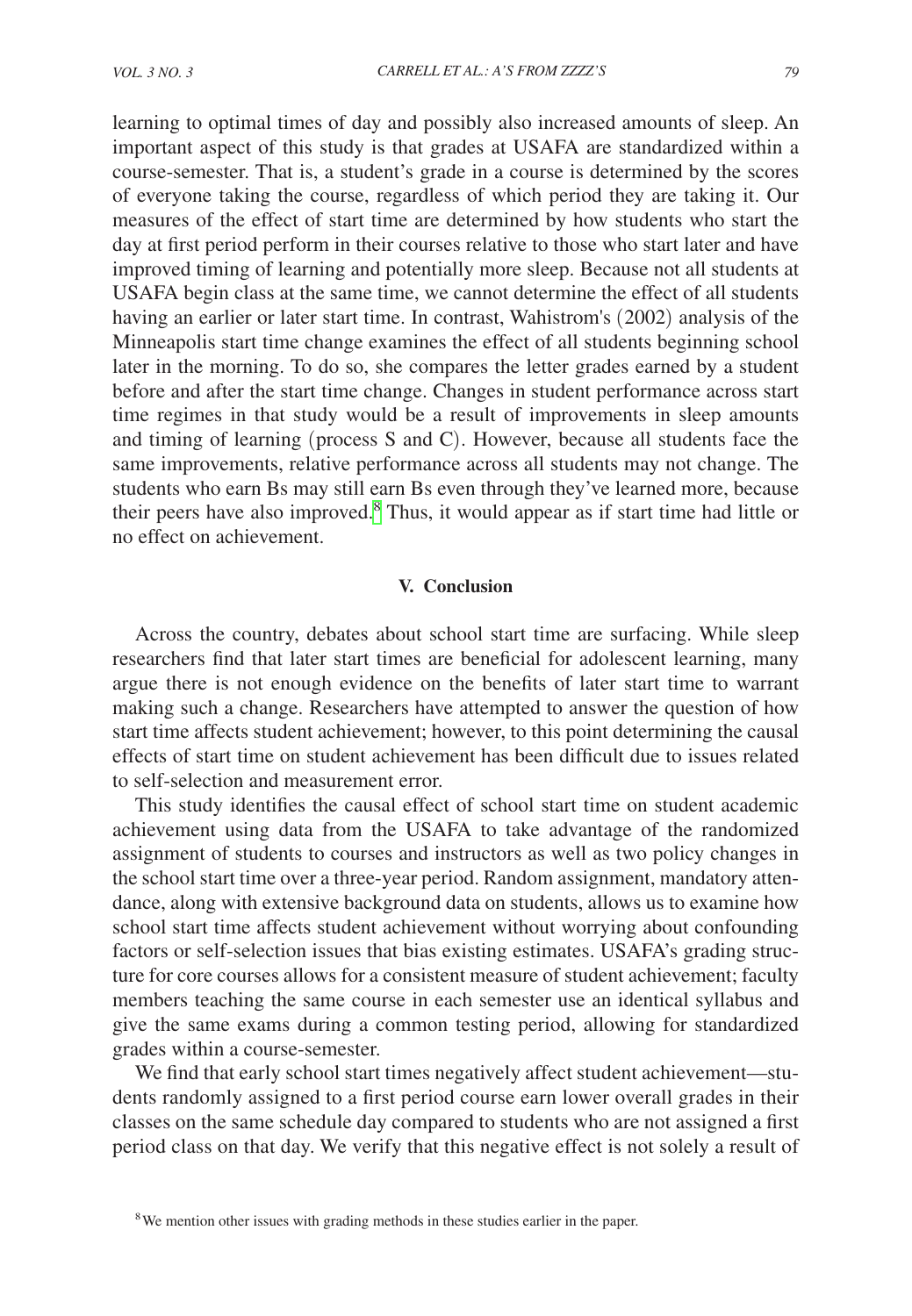<span id="page-18-0"></span>poor performance during first period courses. Although students perform worse in first period classes compared to other periods, those with first period classes also perform worse in their subsequent classes on that schedule day. These estimates are robust to professor by year by M/T day fixed effects and individual student fixed effects.

Our findings have important implications for education policy; administrators aiming to improve student achievement should consider the potential benefits of delaying school start time. A later start time of 50 minutes in our sample has the equivalent benefit as raising teacher quality by roughly one standard deviation. Hence, later start times may be a cost-effective way to improve student outcomes for adolescents.

#### **REFERENCES**

- **Cardinali**, **Daniel P.** 2008. "Chronoeducation: How the Biological Clock Influences the Learning Process." In *The Educated Brain: Essays in Neuroeducation*, ed. Antonio M. Battro, Kurt W. Fischer, and Pierre J. Léna, 110–26. Cambridge, UK: Cambridge University Press.
- **Carrell**, **Scott E.**, **and James E. West.** 2010. "Does Professor Quality Matter? Evidence from Random Assignment of Students to Professors." *Journal of Political Economy*, 118(3): 409–32.
- **Carrell**, **Scott E.**, **Teny Maghakian**, **and James E. West.** 2011. "A's from Zzzz's? The Causal Effect of School Start Time on the Academic Achievement of Adolescents: Dataset." *American Economic Journal: Economic Policy*. [http://www.aeaweb.org/articles.php?doi](http://www.aeaweb.org/articles.php?doi=10.1257/pol.3.3.62)=10.1257/pol.3.3.62.
- **Carrell**, **Scott E.**, **Marianne E. Page**, **and James E. West.** 2010. "Sex and Science: How Professor Gender Perpetuates the Gender Gap." *Quarterly Journal of Economics*, 125(3): 1101–44.
- **Carskadon**, **Mary A.**, **Cecilia Vieira**, **and Christine Acebo.** 1993. "Association between Puberty and Delayed Phase Preference." *Sleep*, 16(3): 258–62.
- **Crowley**, **Stephanie J.**, **Christine Acebo**, **and Mary A. Carskadon.** 2007. "Sleep, Circadian Rhythms, and Delayed Phase in Adolescents." *Sleep Medicine*, 8(6): 602–12.
- **Curcio**, **Giuseppe**, **Michele Ferrara**, **and Luigi De Gennaro.** 2006. "Sleep Loss, Learning Capacity, and Academic Performance." *Sleep Medicine Reviews*, 10(5): 323–37.
- **Dexter**, **Donn**, **Jagdeep Bijwadia**, **Dana Schilling**, **and Gwendolyn Applebaugh.** 2003. "Sleep, Sleepiness and School Start Times: A Preliminary Study." *Wisconsin Medical Journal*, 102(1): 44–46.
- **Dills**, **Angela K.**, **and Rey Hernandez**-**Julian.** 2008. "Course Scheduling and Academic Performance." *Economics of Education Review*, 27(6): 646–54.
- **Eliasson**, **Arne**, **Anders Eliasson**, **Joseph King**, **Ben Gould**, **and Arn Eliasson.** 2002. "Association of Sleep and Academic Performance." *Sleep and Breathing*, 6(1): 45–48.
- **Epstein**, **R.**, **N. Chillag**, **and P. Lavie.** 1998. "Starting Times of School: Effects on Daytime Functioning of Fifth-Grade Children in Israel." *Sleep*, 21(3): 250–56.
- **Fredriksen**, **Katia**, **Jean Rhodes**, **Ranjini Reddy**, **and Niobe Way.** 2004. "Sleepless in Chicago: Tracking the Effects of Adolescent Sleep Loss During the Middle School Years." *Child Development*, 75(1): 84–95.
- **Goldstein**, **David**, **Constanze S. Hahn**, **Lynn Hasher**, **Ursula J. Wiprzycka**, **and Philip David Zelazo.**  2007. "Time of Day, Intellectual Performance, and Behavioral Problems in Morning versus Evening Type Adolescents: Is there a Synchrony Effect?" *Personality and Individual Differences*, 42(3): 431–40.
- **Hansen**, **Martha**, **Imke Janssen**, **Adam Schiff**, **Phyllis C. Zee**, **and Margarita L. Dubocovich.** 2005. "The Impact of School Daily Schedule on Adolescent Sleep." *Pediatrics*, 115(6): 1555–61.
- **Hinrichs**, **Peter.** 2011. "When the Bell Tolls: The Effect of School Starting Times on Academic Achievement." Forthcoming. *Education Finance and Policy*.
- **Kenney**, **Aileen**, **and Daniel Thomas Neverosky.** 2004. "Quantifying Sleep and Performance of West Point Cadets: A Baseline Study." Master's thesis. Naval Postgraduate School.
- **Miller**, **Nita Lewis**, **Lawrence G. Shattuck**, **Panagiotis Matsangas**, **and Jeff Dyche.** 2008. "Sleep and Academic Performance in US Military Training and Education Programs." *Mind, Brain, and Education*, 2(1): 29–33.
	- **National Sleep Foundation.** 2006. *Sleep in America Poll: Highlights and Key Findings*. National Sleep Foundation. Arlington, VA.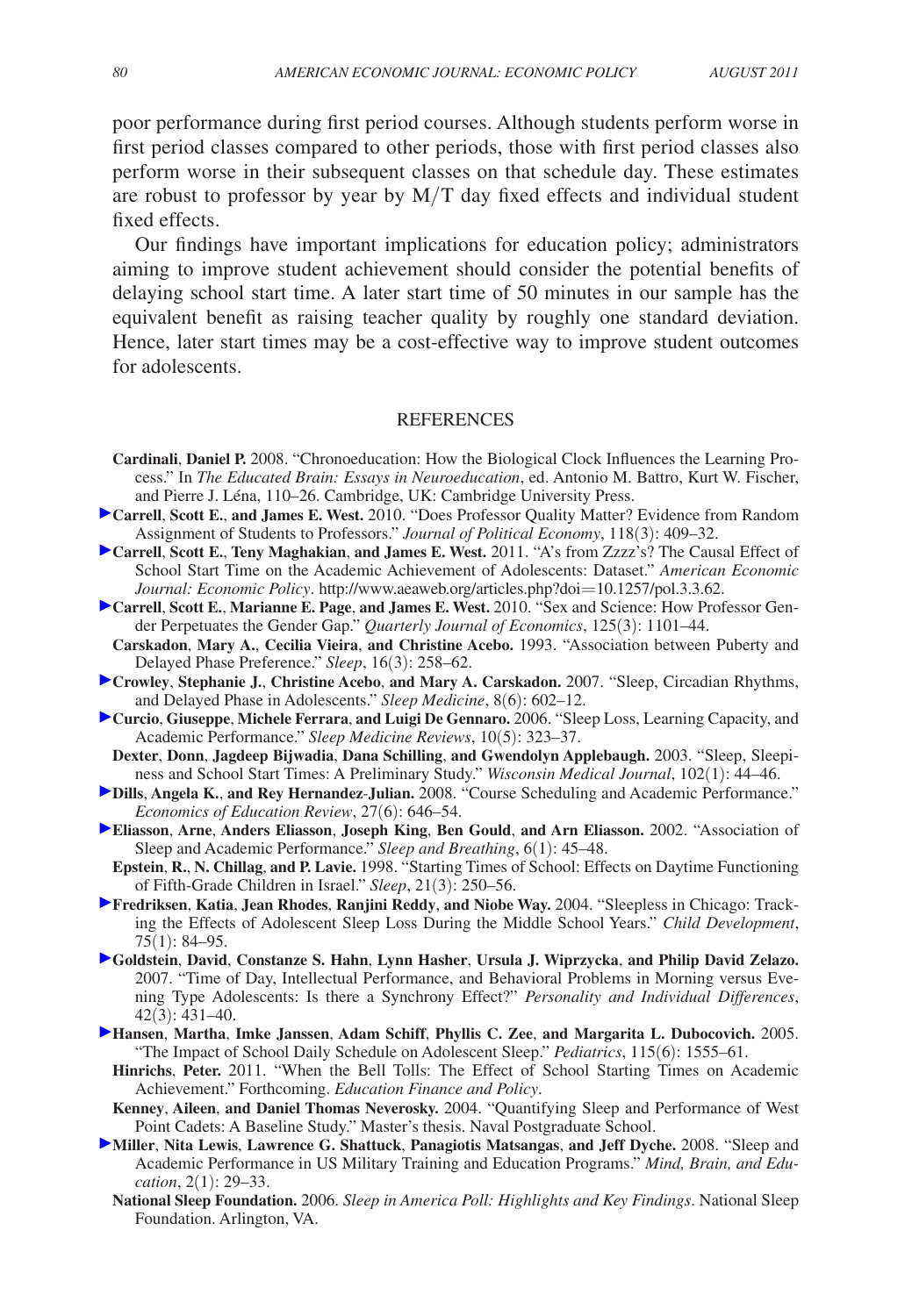- **Owens**, **Judith A.**, **Katherine Belon**, **and Patricia Moss.** 2010. "Impact of Delaying School Start Time on Adolescent Sleep, Mood, and Behavior." *Archives of Pediatrics and Adolescent Medicine*, 164(7): 608–14.
	- **Pagel**, **James F.**, **Natalie Forister**, **and Carol Kwiatkowki.** 2007. "Adolescent Sleep Disturbance and School Performance: The Confounding Variable of Socioeconomics." *Journal of Clinical Sleep Medicine*, 3(1): 19–23.
	- **Taras**, **Howard**, **and William Potts**-**Datema.** 2005. "Sleep and Student Performance at School." *Journal of School Health*, 75(7): 248–54.
- **Trockel**, **Mickey T.**, **Michael D. Barnes**, **and Dennis L. Egget.** 2000. "Health-Related Variables and Academic Performance Among First-Year College Students: Implications for Sleep and Other Behaviors." *Journal of American College Health*, 49(3): 125–31.
- **Wahistrom**, **Kyla.** 2002. "Changing Times: Findings From the First Longitudinal Study of Later High School Start Times." *NASSP Bulletin*, 86(633): 3–21.
- **Wolfson**, **Amy R.**, **and Mary A. Carskadon.** 1998. "Sleep Schedules and Daytime Functioning in Adolescents." *Child Development*, 69(4): 875–87.
- **Wolfson**, **Amy R.**, **and Mary A. Carskadon.** 2003. "Understanding Adolescent's Sleep Patterns and School Performance: A Critical Appraisal." *Sleep Medicine Reviews*, 7(6): 491–506.